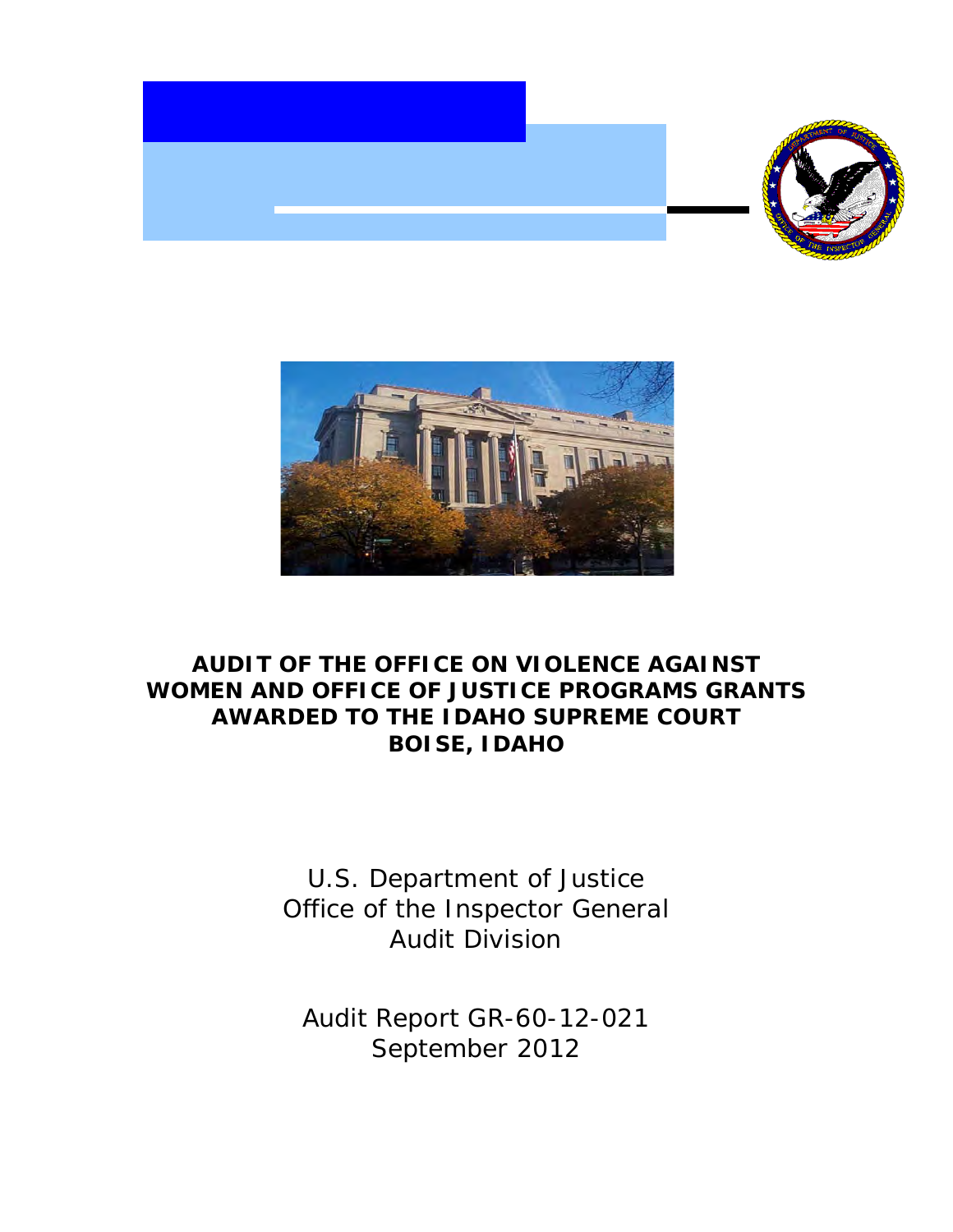# **AUDIT OF THE OFFICE ON VIOLENCE AGAINST WOMEN AND OFFICE OF JUSTICE PROGRAMS GRANTS AWARDED TO THE IDAHO SUPREME COURT BOISE, IDAHO**

# **EXECUTIVE SUMMARY**

The U.S. Department of Justice, Office of the Inspector General (OIG), Audit Division, has completed an audit of four grants totaling \$3,079,633 awarded by the Office on Violence Against Women (OVW) and the Office of Justice Programs (OJP) to the Idaho Supreme Court (ISC), as shown in Exhibit 1.

| <b>GRANTING</b> |                  |                   | <b>PROJECT</b>  |               |
|-----------------|------------------|-------------------|-----------------|---------------|
| <b>AGENCY</b>   | <b>AWARD NO.</b> | <b>AWARD DATE</b> | <b>END DATE</b> | <b>AMOUNT</b> |
| <b>OVW</b>      | 2005-WE-AX-0135  | 09/26/05          | 02/29/12        | \$2,579,633   |
| <b>OJP</b>      | 2009-DC-BX-0086  | 09/10/09          | 08/31/12        | 200,000       |
| <b>OJP</b>      | 2009-MO-BX-0044  | 09/16/09          | 03/31/13        | 250,000       |
| <b>OJP</b>      | 2010-MO-BX-0046  | 09/16/10          | 06/30/12        | 50,000        |
|                 |                  |                   | <b>TOTAL:</b>   | \$3,079,633   |

**EXHIBIT 1: GRANTS AWARDED TO THE ISC** 

Source: OJP's Grant Management System

### **Background**

Created in 1995, the OVW administers financial and technical assistance to communities across the country that are developing programs, policies, and practices aimed at ending domestic violence, dating violence, sexual assault, and stalking. The OVW's stated mission is to provide federal leadership in developing the nation's capacity to reduce violence against women, and administer justice for and strengthen services to victims. Currently, the OVW administers 3 formula-based and 18 discretionary grant programs, established under the *Violence Against Women Act* (VAWA) and subsequent legislation.

The OJP works to provide innovative leadership to federal, state, local, and tribal justice systems by disseminating state-of-the art knowledge and practices across America, and by providing grants for the implementation of these crime fighting strategies. OJP does not directly carry out law enforcement and justice activities; rather, OJP works in partnership with the justice community to identify the most pressing crime-related challenges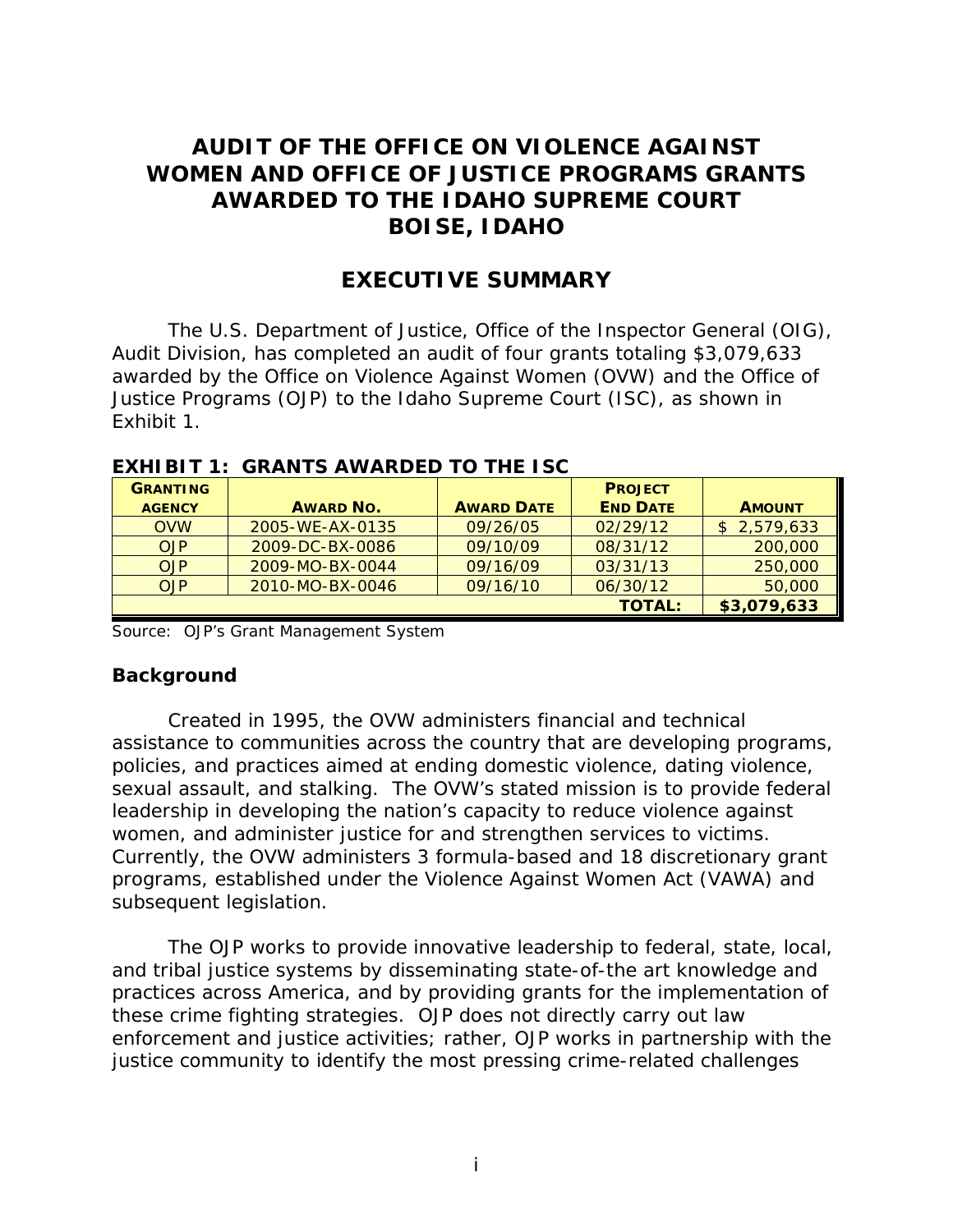confronting the justice system and to provide information, training, coordination, and innovative strategies and approaches for addressing these challenges.

This audit covers one OVW grant and three OJP grants awarded to the ISC. As the third branch of the Idaho State Government, the Judicial Branch strives to provide access to justice through the timely, fair, and impartial resolution of cases. The ISC is the state's court of last resort. The ISC hears appeals from final decisions of the district courts, as well as from orders of the Public Utilities Commission and the Industrial Commission. It has original jurisdiction to hear claims against the state and to issue writs of review, mandamus, prohibition, and habeas corpus, and all writs necessary for complete exercise of its appellate jurisdiction. The ISC may also review decisions of the Court of Appeals upon petition of the parties or its own motion.<sup>[1](#page-2-0)</sup>

Grant No. 2005-WE-AX-0135 was awarded to the ISC under the OVW's Grants to Encourage Arrest Policies Program in the amount of \$2,579,633. The program intends to enhance victim safety and offender accountability in cases of domestic violence and dating violence by encouraging jurisdictions to implement mandatory and pro-arrest policies as part of a coordinated community response.

Grant No. 2009-DC-BX-0086 was made under OJP's Drug Court Discretionary Grant Program, which is designed to assist states, state courts, local courts, units of local government, and Indian tribal governments in developing and establishing drug courts for substance-abusing adult and juvenile offenders. The Drug Court Discretionary Grant Program is awarded in one of three areas: (1) implementation, (2) enhancement, or (3) statewide. The ISC's award was originally made under the "enhancement" category; however, this was a clerical mistake in the application and submission progress, and the OJP has since identified the ISC as a "statewide" grantee.<sup>[2](#page-2-1)</sup>

Finally, Grant Nos. 2009-MO-BX-0044, and 2010-MO-BX-0046 were made under OJP's Justice and Mental Health Collaboration Program (JMHCP). The JMHCP is designed to increase public safety by facilitating collaboration among the criminal justice, juvenile justice, and mental health and substance abuse treatment systems to increase access to mental health and

<span id="page-2-0"></span> $\overline{\phantom{a}}$ <sup>1</sup> Statements regarding the mission and intent of the OVW, OJP, and ISC are from the applicable agency's website (unaudited).

<span id="page-2-1"></span> $2$  Enhancement grants are available to jurisdictions with a fully operational (at least 1 year) adult drug court to provide various drug court services. Statewide grants are available to state agencies to improve, enhance, or expand drug court services.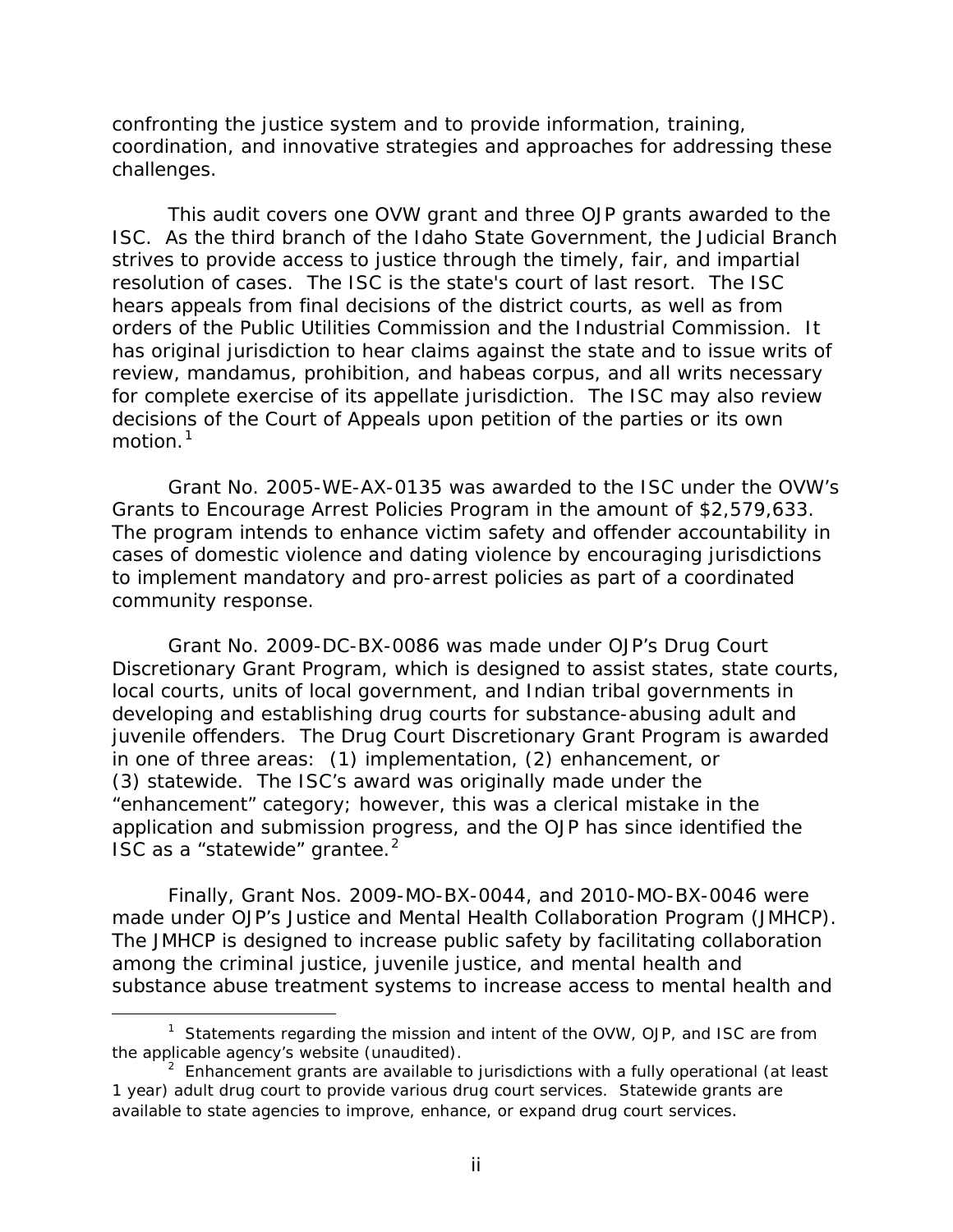other treatment services for those individuals with mental illness or co-occurring mental health and substance use disorders.

The ISC's stated intention for Grant No. 2009-MO-BX-0044 is to expand a current program designed to develop and utilize community sentencing alternatives to reduce the flow of individuals through the state prison system. Through the grant, the ISC plans to implement new key elements dedicated to addressing the specific needs of female offenders with co-occurring mental and substance use disorders, emphasize cross systems training aimed at improving treatment and supervision, and refine existing process and outcome evaluation design.

With Grant No. 2010-MO-BX-0046, the ISC plans to develop a statewide strategic plan to focus on improving outcomes for justice-involved persons with mental illness and co-occurring substance use disorders. The plan aims to include organizing and convening a broadly based, statewide task force chaired by the Chief Justice of the ISC.

# **Our Audit Approach**

The objectives of this audit are to review performance in the following areas: (1) internal control environment, (2) drawdowns, (3) grant expenditures, including personnel and indirect costs, (4) budget management and control, (5) matching, (6) financial status and progress reports, (7) grant requirements, (8) program performance and accomplishments, and (9) monitoring of subgrantees and contractors. We determined that property management and program income were not applicable to these awards. We tested compliance with what we consider to be the most important conditions of the grants. Unless otherwise stated in this report, the criteria we audit against are contained in the *OJP Financial Guide[3](#page-3-0)* and the award documents.

<span id="page-3-0"></span> $\frac{1}{3}$ <sup>3</sup> In April 2012, the Office on Violence Against Women issued the 2012 OVW *Financial Grants Management Guide*. Though the grants in this audit were bound to the criteria held in the *OJP Financial Guide*, we note that any recommendations implemented for Grant No. 2005-WE-AX-0135 should correspond to the newly issued OVW financial guide as applicable.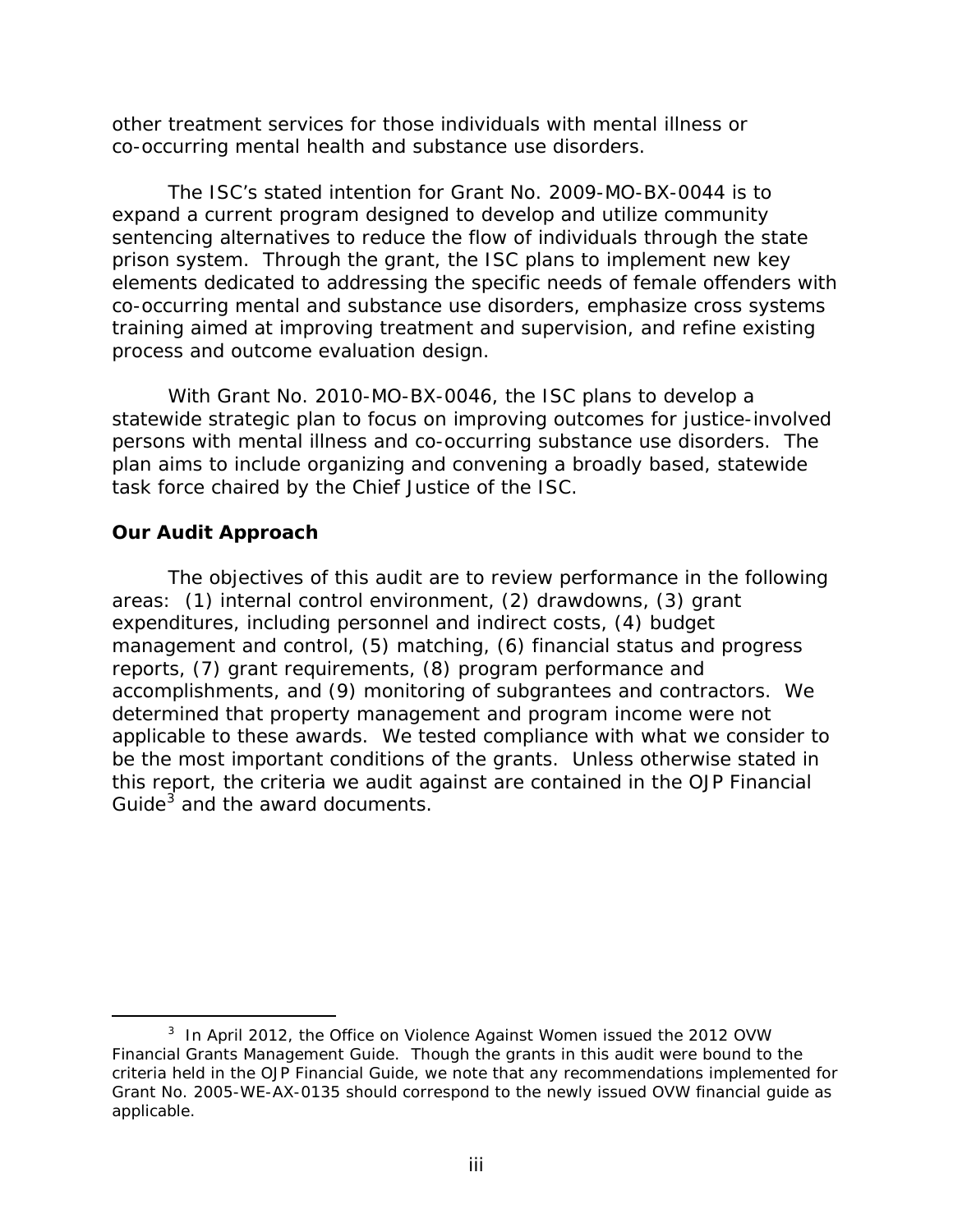We examined the ISC's accounting records, financial and progress reports, and operating policies and procedures, and found that the ISC:

- paid \$6,497 in unallowable consultant costs from OVW Grant No. 2005-WE-AX-0135.
- made \$26,692 in unallowable transfers between approved budget categories in OVW Grant No. 2005-WE-AX-0135.
- did not consistently submit semi-annual progress reports in a timely manner for all OJP awards in this audit.
- was not in compliance with two special conditions required for OJP Grant No. 2009-DC-BX-0086.

This report contains four findings and recommendations, which are detailed in the Findings and Recommendations section of the report. Our audit objectives, scope, and methodology are discussed in Appendix I.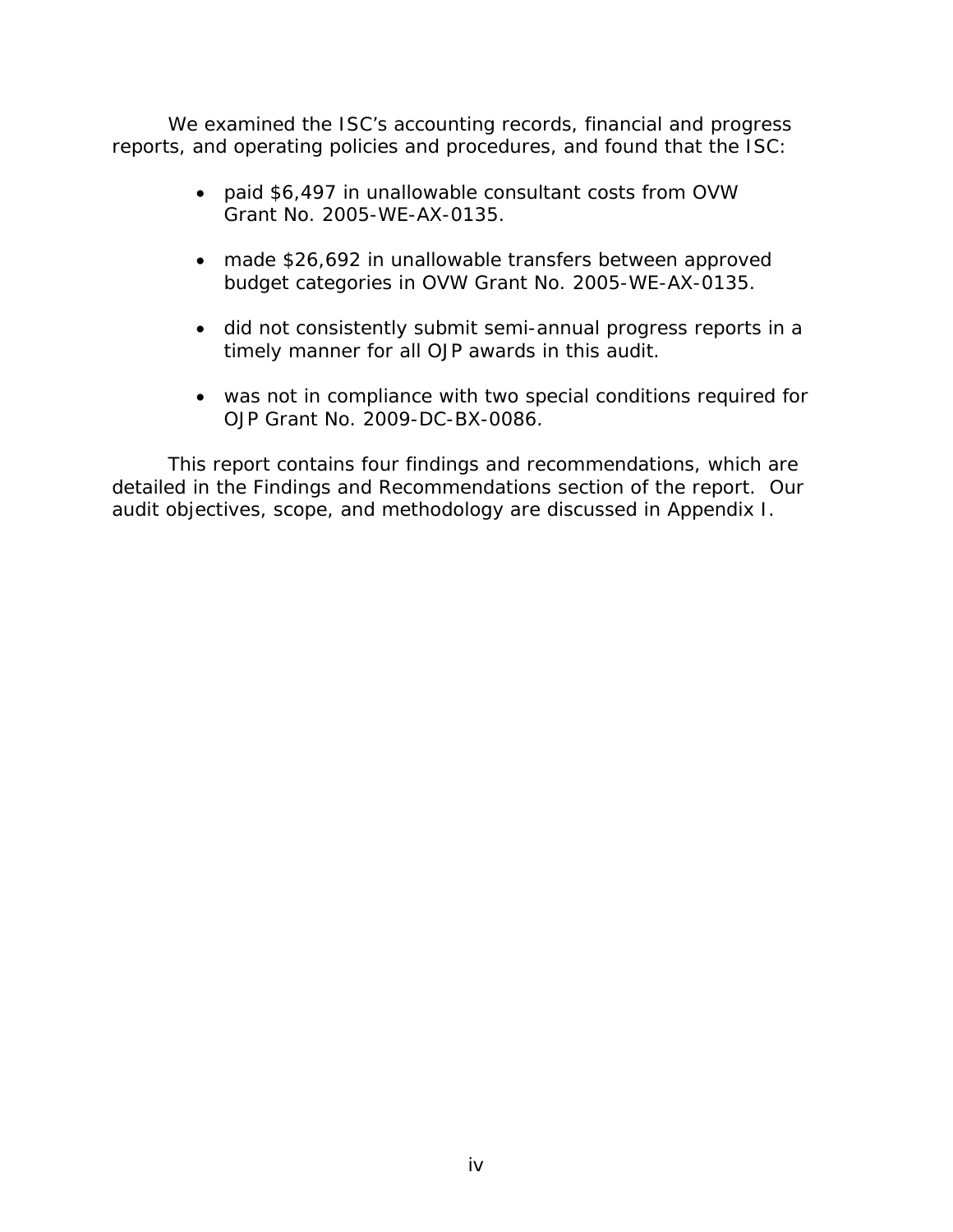# **Table of Contents**

| APPENDIX I: OBJECTIVES, SCOPE, AND METHODOLOGY  20                                                            |    |
|---------------------------------------------------------------------------------------------------------------|----|
| APPENDIX II: SCHEDULE OF DOLLAR-RELATED FINDINGS 22                                                           |    |
| <b>APPENDIX III: STATE OF IDAHO SUPREME COURT'S</b>                                                           |    |
|                                                                                                               |    |
| <b>APPENDIX IV: OFFICE ON VIOLENCE AGAINST WOMEN</b>                                                          |    |
| <b>RESPONSE TO DRAFT AUDIT REPORT</b>                                                                         | 27 |
| APPENDIX V: OFFICE OF JUSTICE PROGRAMS' RESPONSETO                                                            |    |
| <b>APPENDIX VI: OFFICE OF THE INSPECTOR GENERAL ANALYSIS</b><br>AND SUMMARY OF ACTIONS NECESSARY TO CLOSE THE |    |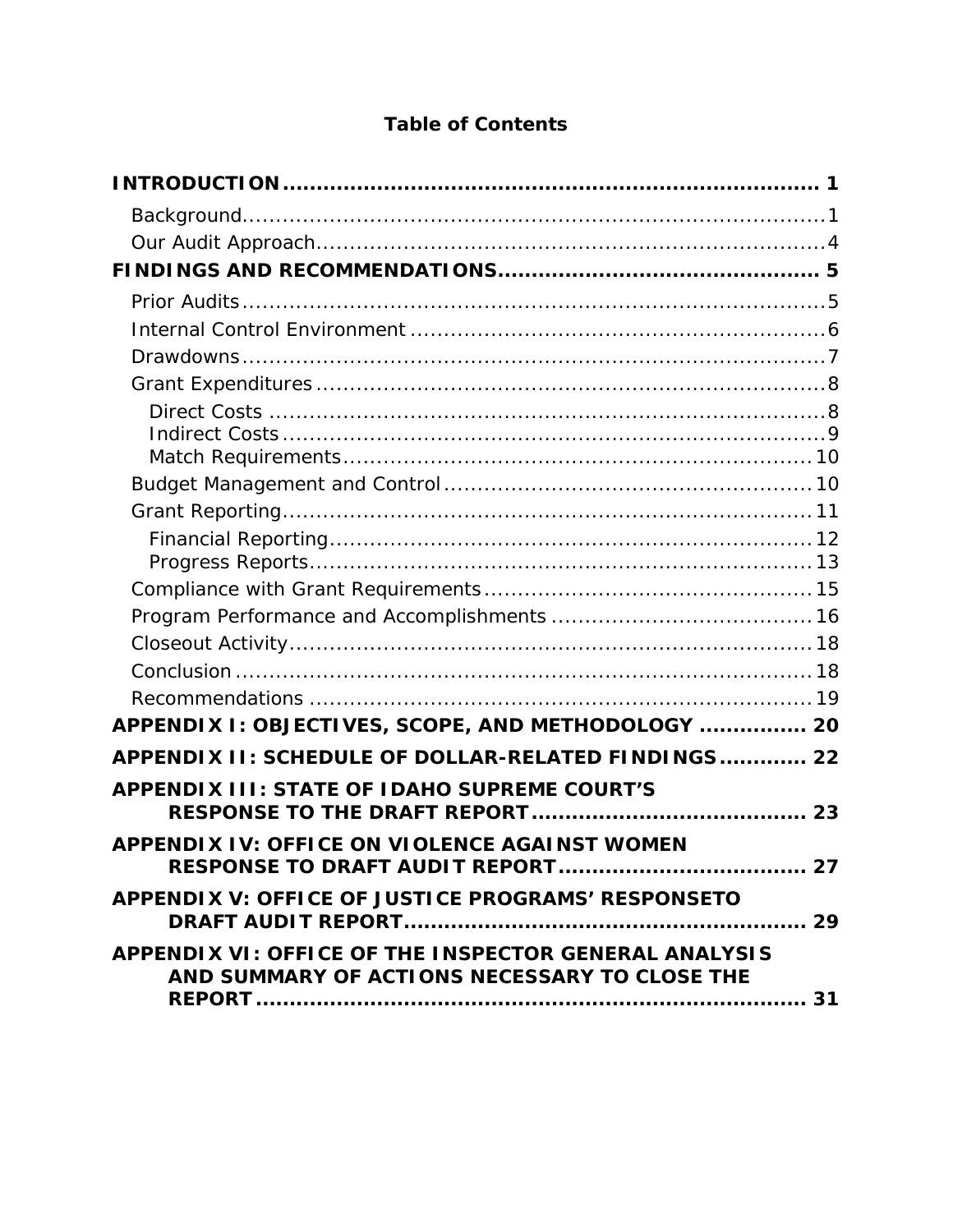# **AUDIT OF THE OFFICE ON VIOLENCE AGAINST WOMEN AND OFFICE OF JUSTICE PROGRAMS GRANTS AWARDED TO THE IDAHO SUPREME COURT BOISE, IDAHO**

#### **INTRODUCTION**

<span id="page-6-0"></span>The U.S. Department of Justice, Office of the Inspector General (OIG), Audit Division, has completed an audit of four grants totaling \$3,079,633 awarded by the Office on Violence Against Women (OVW) and the Office of Justice Programs (OJP) to the Idaho Supreme Court (ISC), as shown in Exhibit 1.

| <b>GRANTING</b> |                  |                   | <b>PROJECT</b>  |               |
|-----------------|------------------|-------------------|-----------------|---------------|
| <b>AGENCY</b>   | <b>AWARD NO.</b> | <b>AWARD DATE</b> | <b>END DATE</b> | <b>AMOUNT</b> |
| <b>OVW</b>      | 2005-WE-AX-0135  | 09/26/05          | 02/29/12        | \$2,579,633   |
| <b>OJP</b>      | 2009-DC-BX-0086  | 09/10/09          | 08/31/12        | 200,000       |
| <b>OJP</b>      | 2009-MO-BX-0044  | 09/16/09          | 03/31/13        | 250,000       |
| <b>OJP</b>      | 2010-MO-BX-0046  | 09/16/10          | 06/30/12        | 50,000        |
|                 |                  |                   | <b>TOTAL:</b>   | \$3,079,633   |

#### **EXHIBIT 1: GRANTS AWARDED TO THE ISC**

<span id="page-6-1"></span>Source: OJP's Grant Management System

#### **Background**

Created in 1995, the OVW administers financial and technical assistance to communities across the country that are developing programs, policies, and practices aimed at ending domestic violence, dating violence, sexual assault, and stalking. The OVW's stated mission is to provide federal leadership in developing the nation's capacity to reduce violence against women, and administer justice for and strengthen services to victims. Currently, the OVW administers 3 formula-based and 18 discretionary grant programs, established under the Violence Against Women Act (VAWA) and subsequent legislation.

The OVW's discretionary grant programs work to support victims and hold perpetrators accountable through promoting a coordinated community response. Funding is provided to local, state, and tribal governments; courts; non-profit-organizations; community-based organizations; secondary schools; institutions of higher education; and state and tribal coalitions.

OJP works to provide innovative leadership to federal, state, local, and tribal justice systems, by disseminating state-of-the-art knowledge and practices across America, and providing grants for the implementation of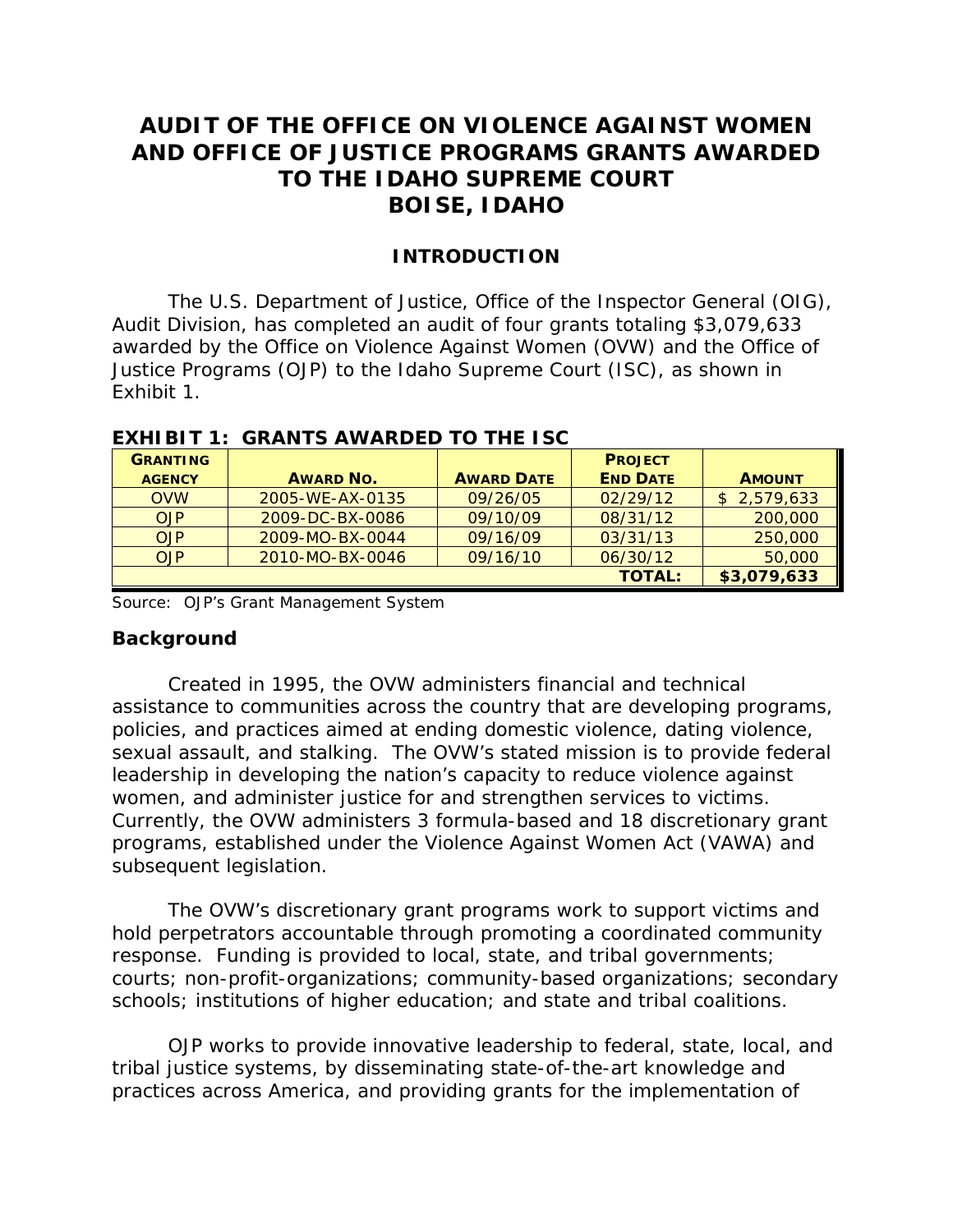these crime fighting strategies. OJP does not directly carry out law enforcement and justice activities; rather, OJP works in partnership with the justice community to identify the most pressing crime-related challenges confronting the justice system and to provide information, training, coordination, and innovative strategies and approaches for addressing these challenges.

As the third branch of the Idaho State Government, the Judicial Branch strives to provide access to justice through the timely, fair, and impartial resolution of cases. The ISC is the state's court of last resort. The ISC hears appeals from final decisions of the district courts, as well as from orders of the Public Utilities Commission and the Industrial Commission. It has original jurisdiction to hear claims against the state and to issue writs of review, mandamus, prohibition, and habeas corpus, and all writs necessary for complete exercise of its appellate jurisdiction. The ISC may also review decisions of the Court of Appeals upon petition of the parties or its own motion.<sup>[1](#page-7-0)</sup>

This audit covers one OVW grant and three OJP grants awarded to the ISC. Grant No. 2005-WE-AX-0135 was made under the OVW's Grants to Encourage Arrest Policies Program in the amount of \$2,579,633. The project intends to enhance victim safety and offender accountability in cases of domestic violence and dating violence by encouraging jurisdictions to implement mandatory and pro-arrest policies as part of a coordinated community response. With this award, the ISC intended to increase the capacity of existing domestic violence courts; create a centralized leadership position to provide statewide support to domestic violence courts; increase judicial monitoring domestic violence offenses; increase assistance to victims; and, establish the Idaho Coordinated response to Domestic Violence and Sexual Violence Team in all seven state judicial districts to improve inter-agency cooperation.

Grant No. 2009-DC-BX-0086 was made under OJP's Drug Court Discretionary Grant Program, which is designed to assist states, state courts, local courts, units of local government, and Indian tribal governments in developing and establishing drug courts for substance-abusing adult and juvenile offenders. The Drug Court Discretionary Grant Program is awarded in one of three areas: (1) implementation, (2) enhancement, or (3) statewide. The ISC's award was originally made under the "enhancement" category. However, this appeared to be a clerical mistake in the application and submission progress. The ISC submitted budget and

<span id="page-7-0"></span> $\overline{\phantom{a}}$  1 <sup>1</sup> Statements regarding the mission and intent of the OVW, OJP, and ISC are from the applicable agency's website (unaudited).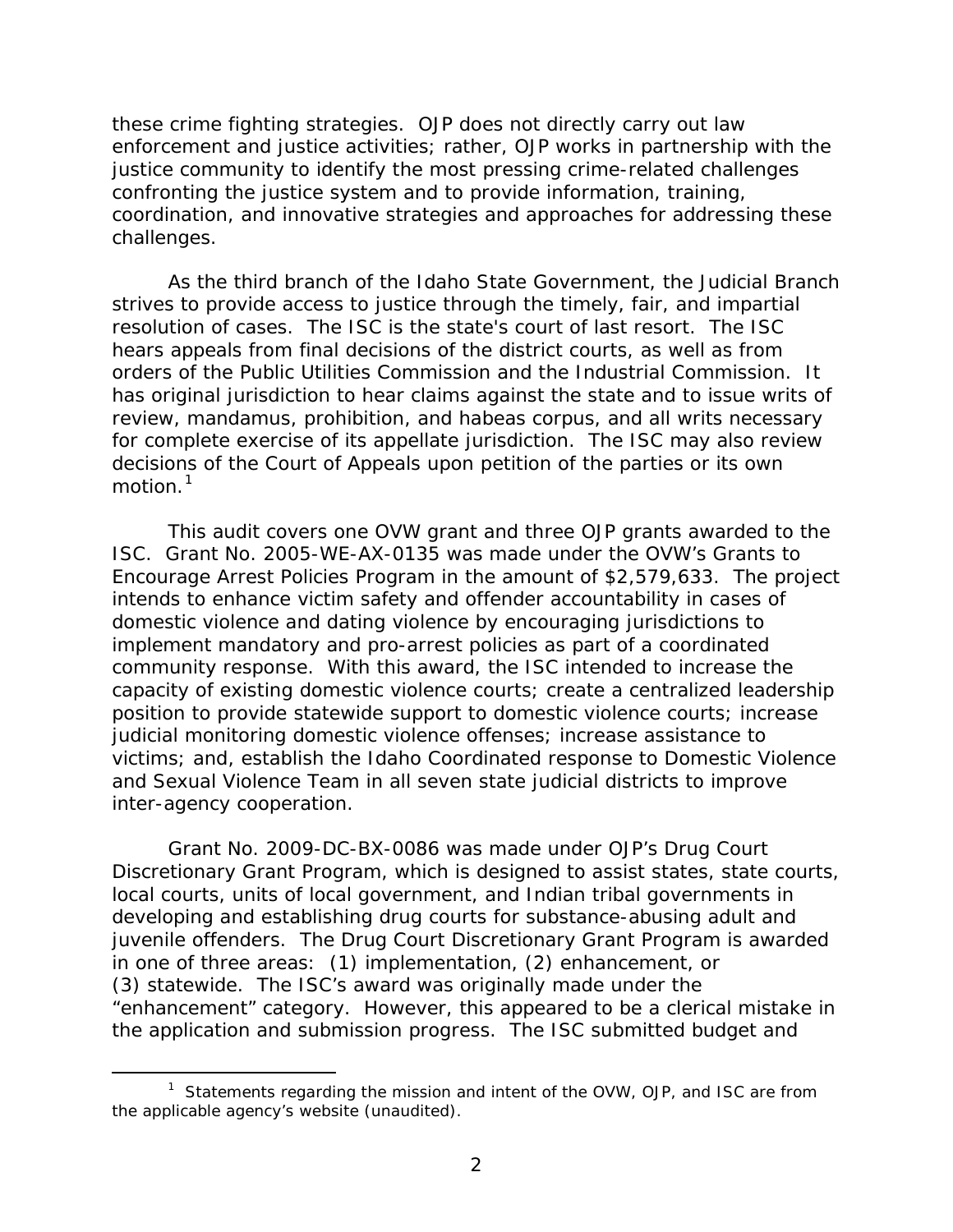project descriptions for approval noting that they were for the statewide program. ISC officials addressed the mistake in November 2011, upon realizing that the new performance metrics were not applicable to the statewide program. The ISC contacted OJP officials to address the issue. OJP officials agreed that the ISC's program was reflective of a statewide award, and made the necessary changes to identify the ISC as a "statewide" grantee. Because the ISC intended to apply as a "statewide" grantee, the shift from "enhancement" to "statewide" did not affect our measurement of goals and objectives as the application submitted to OJP for approval, and the ISC's actual performance, reflected goals of the "statewide" category. $2$ 

The Drug Court Discretionary Grant Program is designed to assist states, state courts, local courts, units of local government, and Indian tribal governments in developing and establishing drug courts for substance-abusing adult and juvenile offenders. Drug court programs funded by the Drug Court Discretionary Grant Program are required by law to target nonviolent offenders. The program supports the following activities: adult drug court implementation, single jurisdiction drug court enhancement, statewide drug court enhancement, and planning efforts.

The ISC intended to use the drug court funds for system improvements in the areas of: training and technical assistance for drug court teams; enhancing an automated drug court data collection system; and disseminating information to enhance or strengthen drug court programs through use of a trained-peer review program and new training curricula.

The ISC's stated intention for Grant No. 2009-MO-BX-0044 was to expand the current JoAnn Wood Project, which was initially designed to achieve a collaboration focused on developing and utilizing community sentencing alternatives to reduce the flow of individuals with co-occurring disorders into the state prison system. The project aims to implement selected new components dedicated to addressing the specific needs of female offenders with co-occurring mental and substance use disorders, emphasize cross systems training aimed at improving treatment and supervision, and refine existing process and outcome evaluation design.

For Grant No. 2010-MO-BX-0046, the ISC plans to develop a statewide strategic plan to focus on improving outcomes for justice-involved persons with mental illness and co-occurring substance use disorders. The plan aims

<span id="page-8-0"></span> $\overline{\phantom{a}}$  2  $2$  Enhancement grants are available to jurisdictions with a fully operational (at least 1 year) adult drug court to provide various drug court services. Statewide grants are available to state agencies to improve, enhance, or expand drug court services.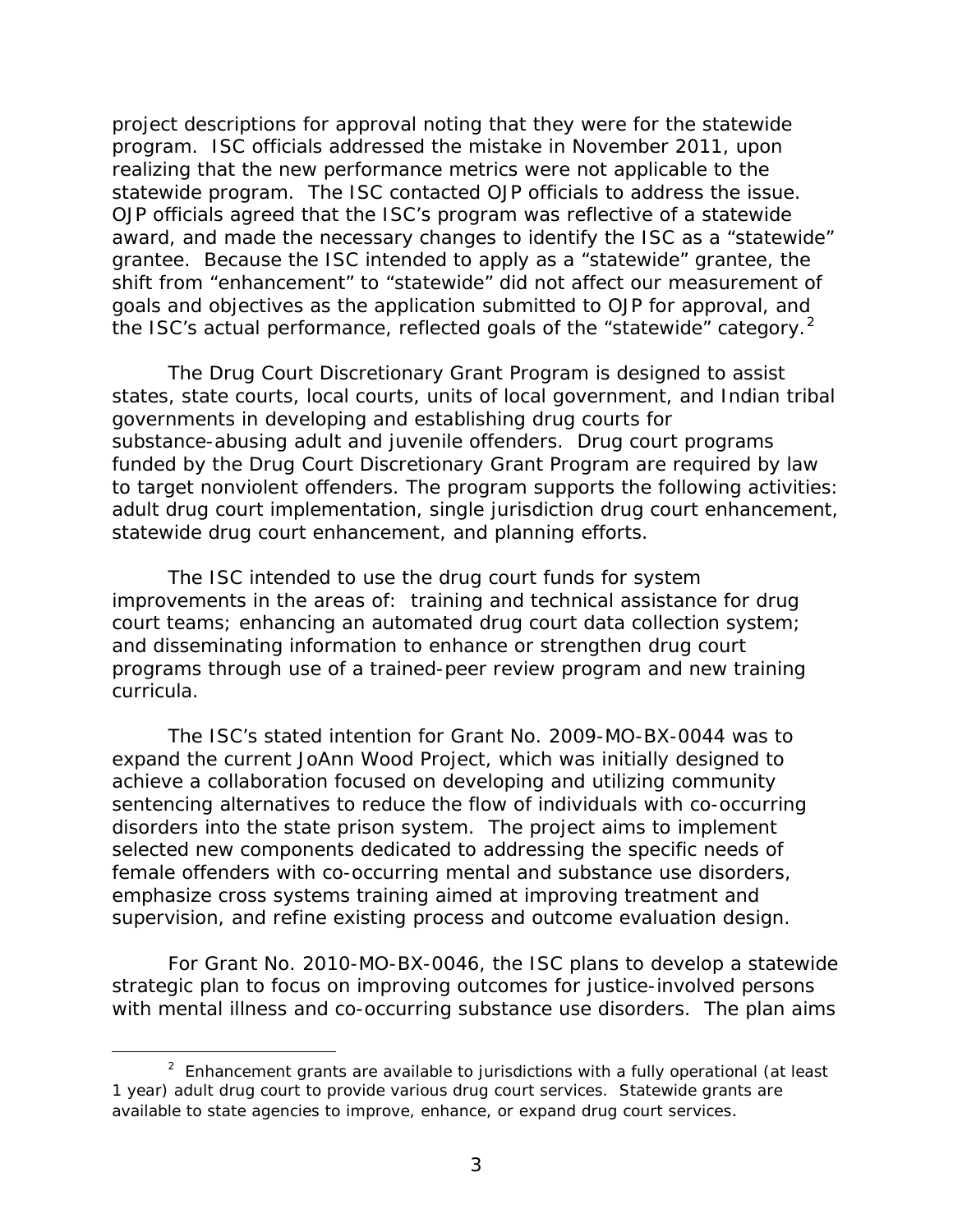to include organizing and convening a broadly based, statewide task force chaired by the Chief Justice of the ISC.

# <span id="page-9-0"></span>**Our Audit Approach**

We tested compliance with what we consider to be the most important conditions of the grant. Unless otherwise stated in our report, the criteria we audit against are contained in the *OJP Financial Guide[3](#page-9-1)* and the award documentation. We tested the ISC's:

- **internal control environment** to determine whether the internal controls in place for the processing and payment of funds were adequate to safeguard grant funds and ensure compliance with the terms and conditions of the grant;
- **grant drawdowns** to determine whether grant drawdowns were adequately supported and if the ISC was managing grant receipts in accordance with federal requirements;
- **grant expenditures** to determine the accuracy and allowability of costs charged to the grant;
- **budget management and control** to determine the ISC's compliance with the costs approved in the grant budget;
- **Federal Financial Reports (FFR) and progress reports** to determine if the required reports were submitted in a timely manner and accurately reflect grant activity;
- **grant objectives and accomplishments** to determine whether the ISC is capable of meeting the grant objectives; and
- **closeout activity** to determine if grants which had reached their end date were appropriately closed.

The results of our analysis are discussed in detail in the Findings and Recommendations section of the report. Our audit objective, scope, and methodology are discussed in Appendix I.

<span id="page-9-1"></span> $\frac{1}{3}$  In April 2012, the OVW issued the *2012 OVW Financial Grants Management Guide*. Though the grants in this audit were bound to the criteria held in the *OJP Financial Guide*, we note that any recommendations implemented for Grant No. 2005-WE-AX-0135 should correspond to the newly issued OVW financial guide as applicable.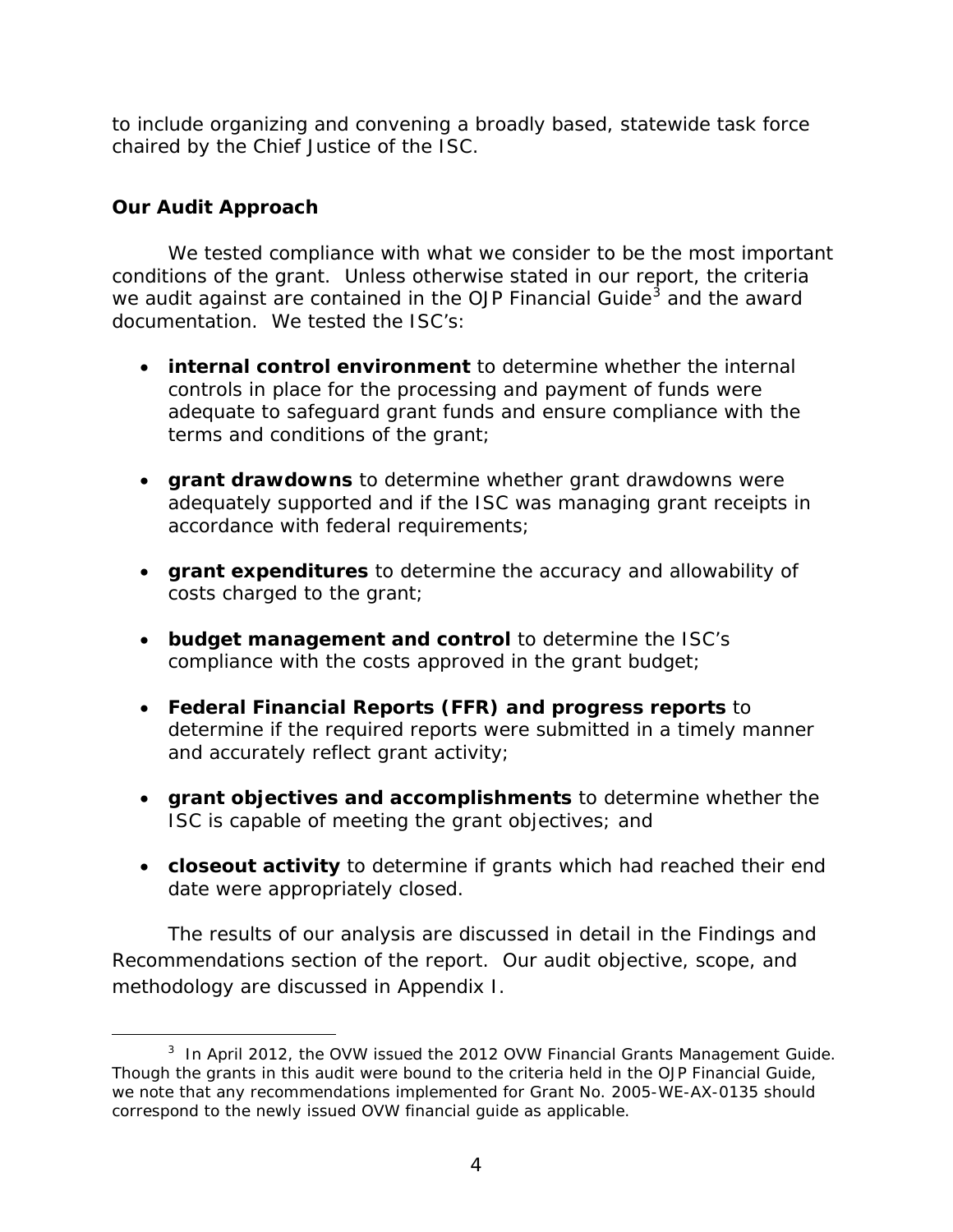# **FINDINGS AND RECOMMENDATIONS**

<span id="page-10-0"></span>Our sample testing did not identify indications that the ISC was non-compliant in the following areas: internal control environment, drawdowns, indirect costs, match requirements, financial reporting, program performance and accomplishments, and monitoring of subgrantees and contractors. However, at the time of our audit, we found that the ISC had paid two consultants at a rate exceeding that which is allowable by the *OJP Financial Guide*, resulting in \$6,497 in unallowable direct costs; had made \$26,692 in unallowable budget transfers; did not consistently submit progress reports in a timely manner; and was not in compliance with two of the special conditions related to Grant No. 2009-DC-BX-0086.

# <span id="page-10-1"></span>**Prior Audits**

The *Office of Management and Budget (OMB) Circular A-133* requires that non-Federal entities that expend \$500,000 or more per year in Federal awards have a single audit performed annually. The Idaho Judiciary Department is a branch of the Idaho government and is therefore audited within the state Single Audits. We determined that the three most recent Single Audits for Idaho were for Fiscal Years (FY) 2009, 2010, and 2011. We reviewed these audit reports and did not identify any issues specific to the ISC. However, we also reviewed the FY 2011 audit of the Idaho Judicial Department and identified the following issues:

- The ISC recorded a total of 26 adjusting entries in response to audit findings. Of the 26 adjusting entries, 22 were related to accrual adjustments totaling \$26,855,847 and 4 related to audit adjustments totaling \$611,238, with a total effect to net income of \$27,459,102. These adjustments included recording accruals related to receivable, prepaid expenses, deferred revenues, and payables, corrections to capitalize depreciable assets, recording of depreciation expense, and reclassifications to correct accounts.
- The ISC included expenditures related to equipment and software that met the capitalization requirements under Generally Accepted Accounting Principles, but were not reported as a capital asset in the Department accounting records or closing package.

The auditors issued recommendations for both issues identified above. Specifically, the auditors recommended that the ISC analyze the cost/benefit of implementing a control system which would allow for the recording of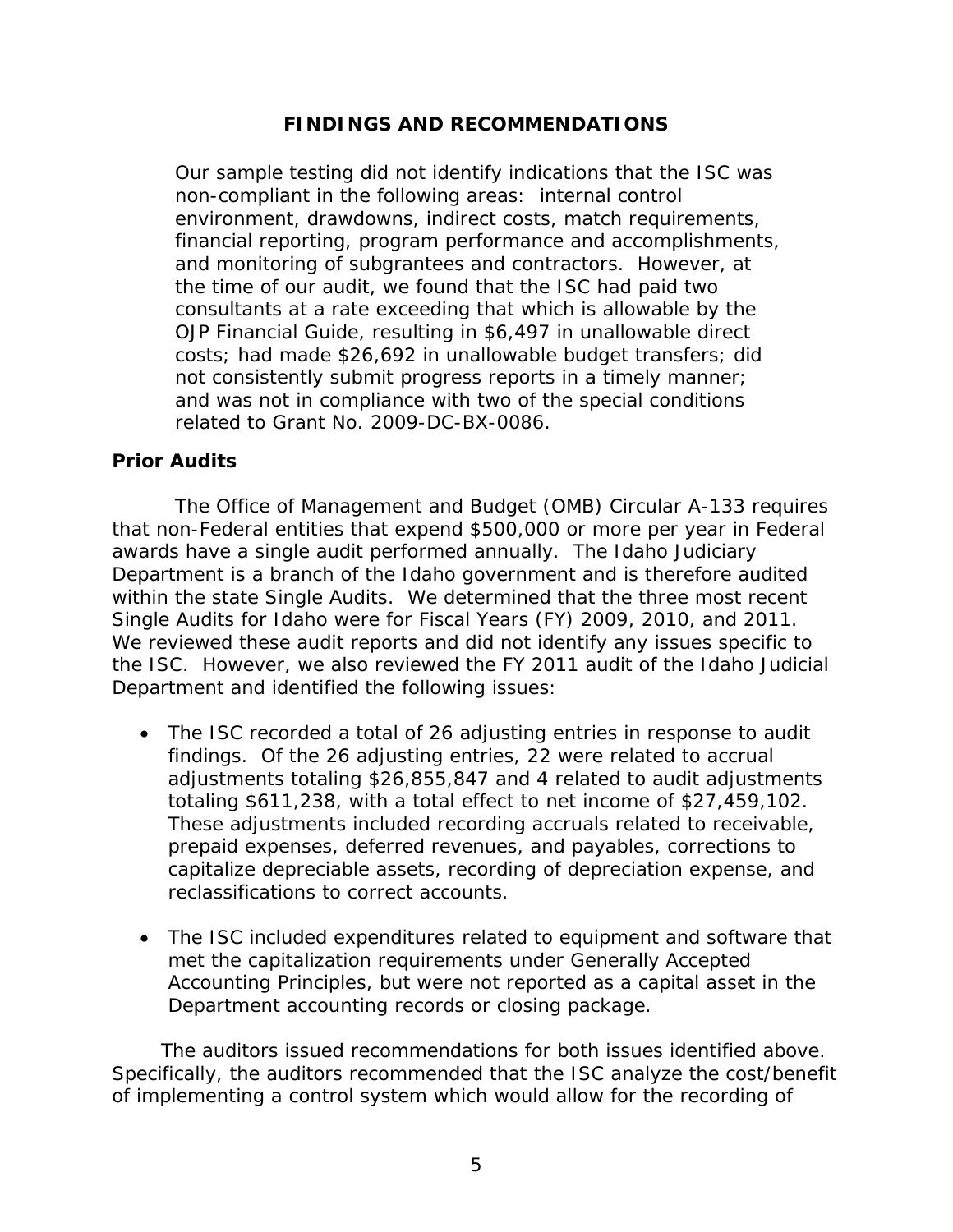accrual adjustments and the preparation of financial statements and related disclosures, and recommended that ISC management implement an internal capitalization policy related to intangibles that is consistent with the department materiality levels.

Regarding the accrual adjustments, ISC officials conceded that because the ISC contracts with an independent accounting firm to prepare the financial statements and perform year-end accruals, they are not in compliance with the *Statement on Auditing Standards 115*. ISC officials stated that they understand this will continue to be a finding in subsequent audits. In reference to the capitalization requirements, ISC management reported that the specific accounting requirement had been communicated to ISC staff to ensure that future costs will be recorded and tracked.

#### <span id="page-11-0"></span>**Internal Control Environment**

We reviewed the ISC's internal control environment, including procurement, receiving, and payment procedures; the payroll system; and the ISC's monitoring of subrecipients. To determine the controls in place, we interviewed the ISC's Financial Executive Officer and Grant Manager, and we conducted sample testing of direct cost transactions to verify that the controls are being effectively implemented. We conducted this review to determine compliance with the terms and conditions of the grants, and to assess risk.

The ISC is covered under the fiscal policies of the State of Idaho and utilizes a multi-layer approval process documenting the receipt of items purchased and the payment of invoices. We reviewed 125 direct cost transactions, and determined that sampled invoices were generally reviewed and properly approved prior to payment.

Employees are paid once a month, and payment is rendered based on time sheets that each employee submits to a supervisor for approval. Time sheets track the hours each individual works by project, allowing payment from more than one account if an employee has worked on more than one project during the pay period. Our review of direct costs included payroll transactions, and for those items tested, we determined that time sheets and personnel costs were also generally properly reviewed and approved prior to payment.

To determine the ISC's policies related to the monitoring of subrecipients, we interviewed the Statewide Domestic Violence Court Coordinator (SDVCC) and the Project Director for Grants. The ISC does not have a written policy on administering and monitoring sub-recipients,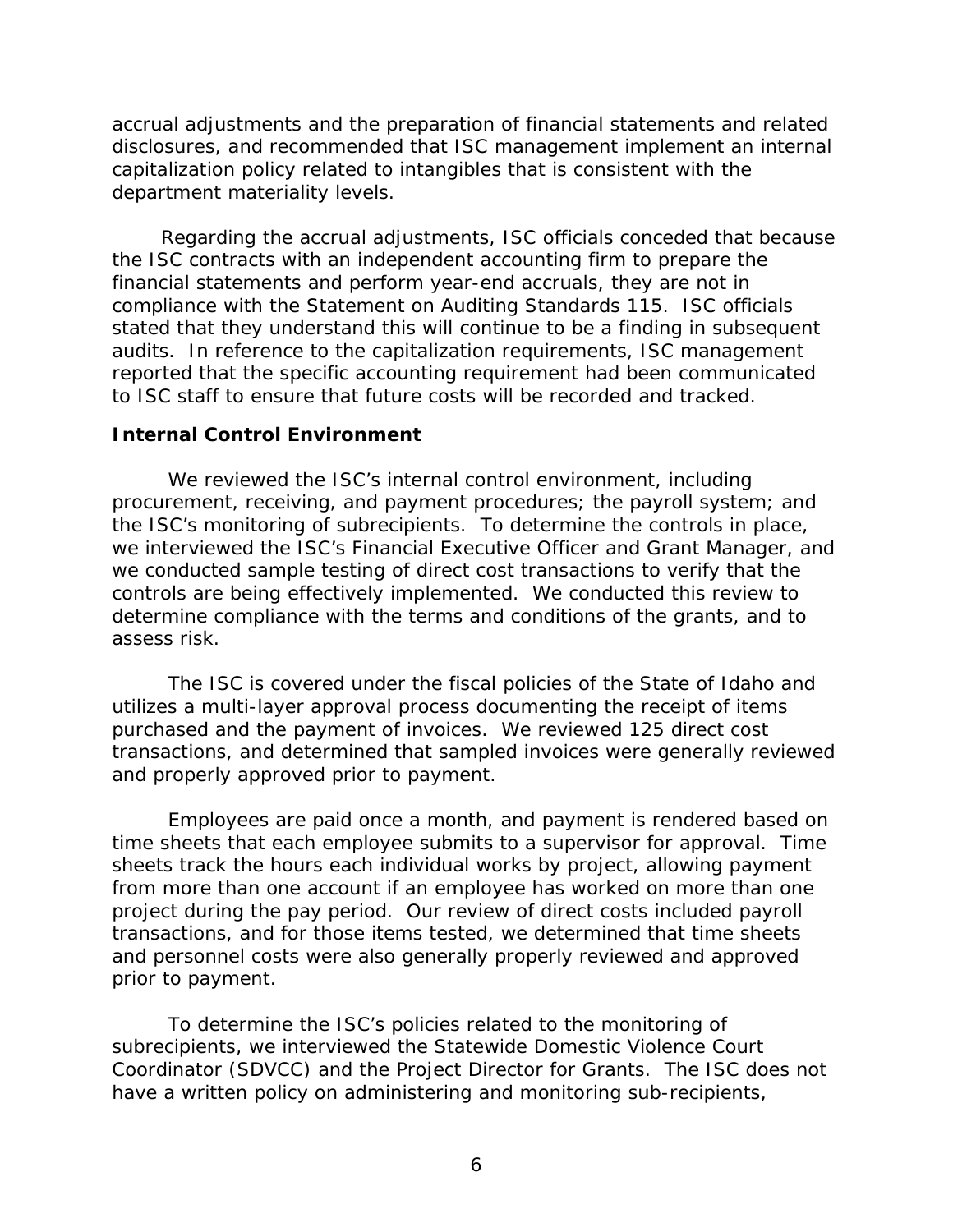consultants or contractors. For OVW Grant No. 2005-WE-AX-0135, the SDVCC reviewed time sheets and monthly statistical reports submitted by the various districts funded under the award. The SDVCC also conducted site visits at least once a year, and held an annual meeting with all Coordinators. For the OJP awards, the Project Director for Grants reported that most subrecipients were contracted for short time periods, and therefore formal ongoing monitoring is not conducted. However, for contracts which were carried out over longer time periods, the ISC staff worked closely with the contractor to monitor the deliverables according to each individual work order. As a best practice, the ISC should maintain a written policy to monitor subrecipients.

### <span id="page-12-0"></span>**Drawdowns**

To determine the procedures for drawing down grant funds, we conducted interviews with ISC officials. We determined that the grants awarded to the ISC are reimbursement based, and are therefore subject to the *OJP Financial Guide* requirement that drawdown requests be timed to ensure that Federal cash on hand is the minimum needed for disbursements or reimbursements to be made immediately or within the next 10 days.

We analyzed each grant in our audit to determine if the total actual costs recorded in the accounting records were equal to, or in excess of, the cumulative drawdowns as recorded by the OVW and OJP.

|                     | <b>TOTAL AMOUNT</b> | <b>TOTAL AMOUNT</b> |                   |
|---------------------|---------------------|---------------------|-------------------|
| <b>GRANT NUMBER</b> | <b>DRAWN</b>        | <b>EXPENDED</b>     | <b>DIFFERENCE</b> |
| 2005-WE-AX-0135     | \$2,483,060         | \$2,483,060         |                   |
| 2009-DC-BX-0086     | 127,754             | 125,257             | 2.497             |
| 2009-MO-BX-0044     | 43,426              | 43,426              |                   |
| 2010-MO-BX-0046     | 23,187              | 23,187              |                   |

#### **EXHIBIT 2: ANALYSIS OF DRAWDOWNS**

Source: OJP's Grant Management System

; ISC accounting records.

As shown in Exhibit 2, we noted that the ISC was cumulatively overdrawn for Grant No. 2009-DC-BX-0086. ISC officials reported that the discrepancy was due to a credit which had been issued on the same day the drawdown had been made. We reviewed the ISC's accounting records and confirmed that a credit in this amount had been issued on the same date as the draw had been made. Therefore, we make no recommendations in this area.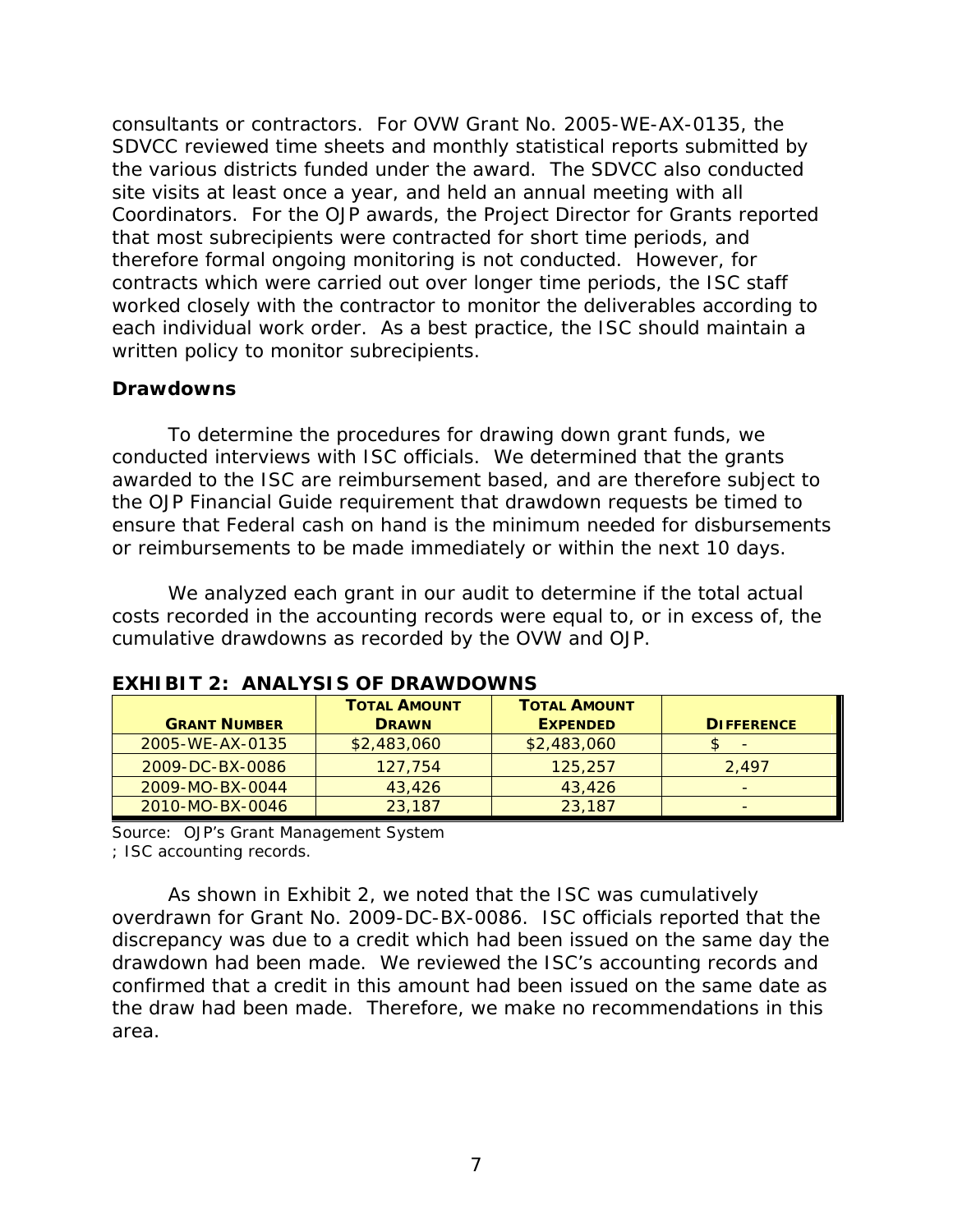### <span id="page-13-0"></span>**Grant Expenditures**

To determine if grant expenditures were allowable, reasonable, and in compliance with the terms and conditions of the award, we reviewed policies and procedures and conducted sample testing the categories of direct costs, indirect costs, and matching.

### <span id="page-13-1"></span>*Direct Costs*

As noted in the Internal Controls section of this report, our review included 125 direct cost expenditures. For OVW Grant No. 2005-WE-AX-0135, we tested 60 transactions totaling \$327,182. Generally, we determined that the transactions tested were allowable, reasonable, and in compliance with the terms and conditions of the award. However, as shown in Exhibit 3, we identified two consultants that were paid at a rate exceeding that which is allowable by the *OJP Financial Guide*.

|                                                   | EANIDI I 3. UNALLOWADLE CONSULTANT RATES |               |                      |                  |                       |                      |  |
|---------------------------------------------------|------------------------------------------|---------------|----------------------|------------------|-----------------------|----------------------|--|
|                                                   | <b>HOURS</b>                             | <b>BILLED</b> | <b>TOTAL</b>         | <b>ALLOWABLE</b> | <b>TOTAL</b>          | <b>UNALLOWABLE</b>   |  |
| <b>DATE</b>                                       | <b>BILLED</b>                            | <b>RATE</b>   | <b>PAID</b>          | <b>RATE</b>      | <b>ALLOWABLE</b>      | <b>OVERPAYMENT</b>   |  |
|                                                   | Consultant #1 <sup>4</sup>               |               |                      |                  |                       |                      |  |
| 11/01/07                                          | 5                                        | \$75          | $\frac{1}{2}$<br>375 | \$56.25          | 281<br>$\frac{1}{2}$  | $\frac{1}{2}$<br>94  |  |
| 11/29/07                                          | 5                                        | 75            | 375                  | 56.25            | 281                   | 94                   |  |
| 09/01/08                                          | 34.5                                     | 75            | 2,588                | 56.25            | 1,941                 | 647                  |  |
| 09/26/08                                          | 43                                       | 75            | 3,225                | 56.25            | 2,419                 | 806                  |  |
| Consultant #2                                     |                                          |               |                      |                  |                       |                      |  |
| 07/17/07                                          | 6.25                                     | \$75          | 469<br>\$            | \$56.25          | 352<br>$\mathfrak{L}$ | $\frac{1}{2}$<br>117 |  |
| 08/10/07                                          | 7.5                                      | 75            | 563                  | 56.25            | 422                   | 141                  |  |
| 08/10/07                                          | 28                                       | 75            | 2,100                | 56.25            | 1,575                 | 525                  |  |
| 08/30/07                                          | 13.75                                    | 75            | 1,031                | 56.25            | 773                   | 258                  |  |
| 10/18/07                                          | 6                                        | 75            | 450                  | 56.25            | 338                   | 113                  |  |
| 11/29/07                                          | 19                                       | 75            | 1,425                | 56.25            | 1,069                 | 356                  |  |
| 12/18/07                                          | 11.75                                    | 75            | 881                  | 56.25            | 661                   | 220                  |  |
| 01/31/08                                          | 11                                       | 75            | 825                  | 56.25            | 619                   | 206                  |  |
| 03/04/08                                          | 16.75                                    | 75            | 1,256                | 56.25            | 942                   | 314                  |  |
| 05/15/08                                          | 13.75                                    | 75            | 1,031                | 56.25            | 773                   | 258                  |  |
| 06/17/08                                          | 23.75                                    | 75            | 1,781                | 56.25            | 1,336                 | 445                  |  |
| 07/11/08                                          | 20.25                                    | 75            | 1,519                | 56.25            | 1,139                 | 380                  |  |
| 09/26/08                                          | 17.5                                     | 75            | 1,313                | 56.25            | 984                   | 328                  |  |
| 09/26/08                                          | 47.25                                    | 75            | 3,544                | 56.25            | 2,658                 | 886                  |  |
| 03/13/09                                          | 16.5                                     | 75            | 1,238                | 56.25            | 928                   | 309                  |  |
| <b>TOTAL UNALLOWABLE OVERPAYMENTS:</b><br>\$6,497 |                                          |               |                      |                  |                       |                      |  |

|  | <b>EXHIBIT 3: UNALLOWABLE CONSULTANT RATES</b> |  |  |
|--|------------------------------------------------|--|--|
|--|------------------------------------------------|--|--|

Source: *OJP Financial Guide*, ISC accounting records.

<span id="page-13-2"></span> $\frac{1}{4}$  $<sup>4</sup>$  Individual names have been removed to protect privacy. These names have</sup> already been provided to the ISC, and will be provided to the OVW upon request.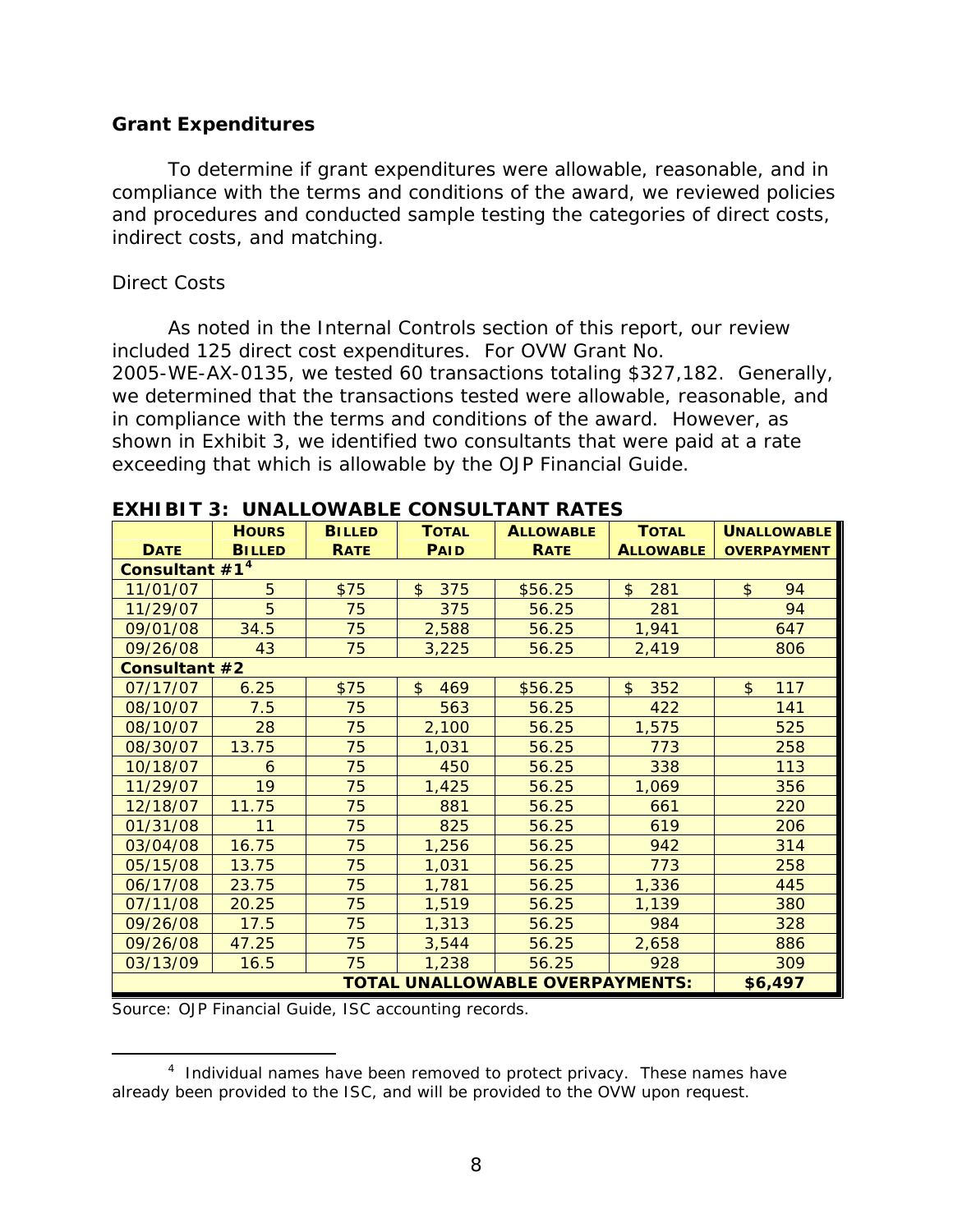The *OJP Financial Guide* requires that award recipients obtain written prior approval if compensation for consultant services is in excess of \$450 per day, or \$56.25 per hour. We determined that the ISC had not obtained prior approval for the excess costs. Therefore, we question the amount paid in excess of the allowable rate of \$56.25 per hour as unallowable, and recommend that the OVW coordinate with the ISC to remedy the \$6,497 in unallowable consultant costs.

#### <span id="page-14-0"></span>*Indirect Costs*

The *OJP Financial Guide* defines indirect costs as the costs of an organization that are not readily assignable to a particular project, but are necessary to the operation of the organization and the performance of the project. The ISC received an approved indirect cost rate for FYs 2005 through 2011, and budgeted indirect costs for each award in this audit.<sup>[5](#page-14-1)</sup> However, the only grant to have actual indirect charges was OVW Grant No. 2005-WE-AX-0135. Therefore, the analysis below is related only to that award.

As shown in Exhibit 4, we determined that the ISC's indirect cost base included direct costs with the exception of capitalized equipment and contracts over \$25,000. We calculated the ISC's base by fiscal year using that criteria, and compared the allowable amount with the amount actually charged to the grant.

| <b>FY ENDING</b> | BASE <sup>6</sup>        | <b>APPROVED</b><br><b>INDIRECT</b><br><b>COST RATE</b> | <b>INDIRECT</b><br><b>COSTS</b><br><b>ALLOWED</b> | <b>AMOUNT</b><br><b>CHARGED TO</b><br><b>GRANT</b> | <b>DIFFERENCE</b> |
|------------------|--------------------------|--------------------------------------------------------|---------------------------------------------------|----------------------------------------------------|-------------------|
| 06/30/06         | 43,581<br>$\mathfrak{L}$ | 17.47%                                                 | \$7,614                                           | \$7,614                                            | \$                |
| 06/30/07         | 154,669                  | 20.70                                                  | 32,017                                            | 32,017                                             |                   |
| 06/30/08         | 199,824                  | 21.79                                                  | 43,542                                            | 43,130                                             | 412               |
| 06/30/09         | 323,361                  | 20.74                                                  | 67,065                                            | 67,065                                             |                   |
| 06/30/10         | 333,007                  | 16.97                                                  | 56,511                                            | 56,213                                             | 299'              |
| 06/30/11         | 423,924                  | 16.80                                                  | 71,219                                            | 71,118                                             | 101               |

#### **EXHIBIT 4: INDIRECT COST RATE ANALYSIS**

Source: *OJP Financial Guide*, ISC accounting records.

As shown above, we identified no instance in which the ISC had charged indirect costs to the grant in excess of the approved amount.

<span id="page-14-1"></span> $\frac{1}{5}$  $5$  The ISC did receive an approved indirect cost rate for FY 2012, but we have not included it in our analysis as the complete fiscal year is not entirely within our scope.

<span id="page-14-3"></span><span id="page-14-2"></span> $6$  This amount represents the ISC's approved direct costs for the fiscal year excluding capitalized equipment and contracts in excess of \$25,000.

 $7$  Throughout this report, differences in the total amounts are due to rounding.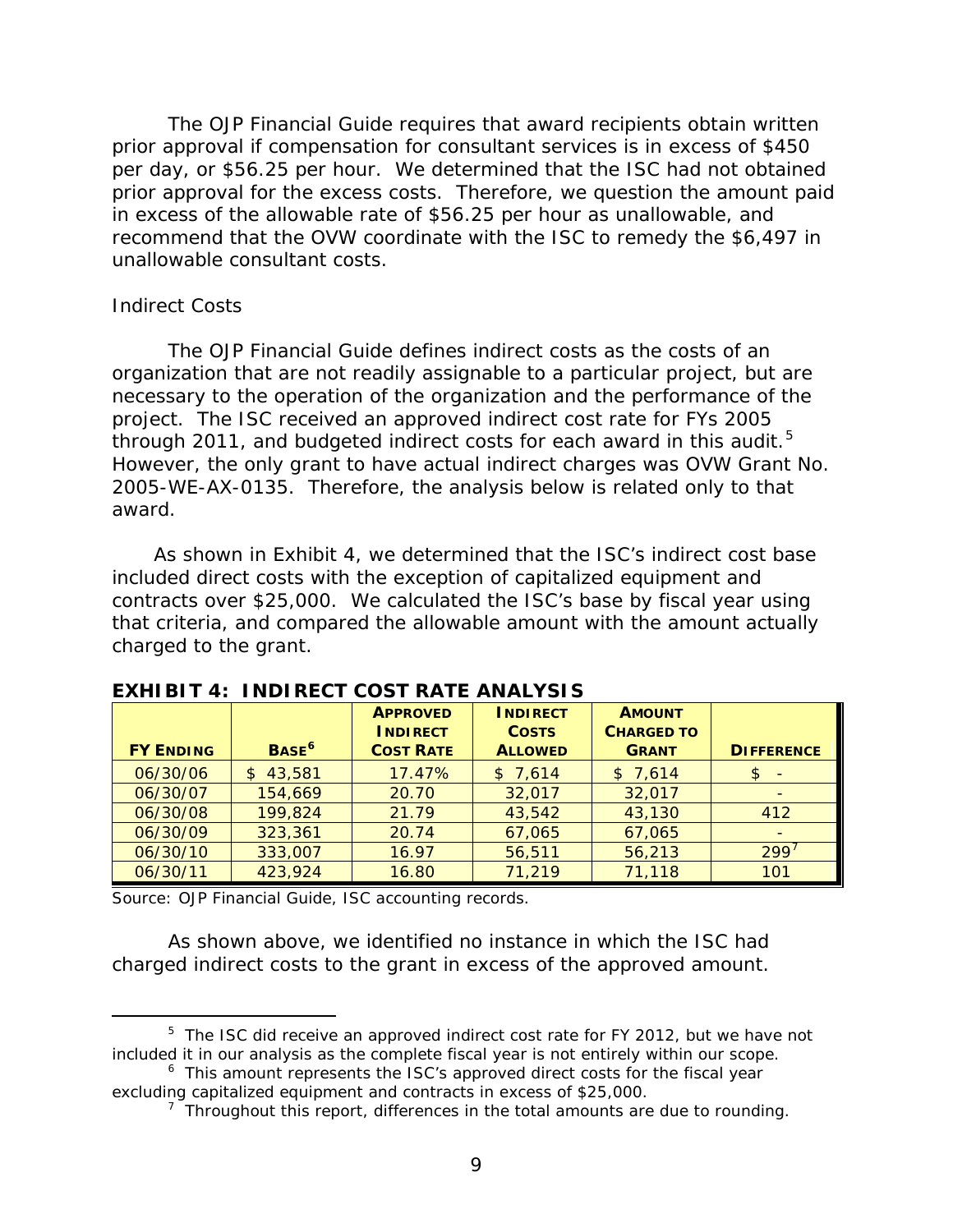To determine if the indirect costs charged to the award were allowable, reasonable, and in compliance with the terms and conditions of the award, we selected 10 indirect cost transactions for testing. We determined that all transactions tested were generally allowable and supported. Therefore, we make no recommendations in this area.

## <span id="page-15-0"></span>*Match Requirements*

Matching requirements vary across OJP programs. Funds provided for a match must be used to support a federally funded project and must be in addition to (and therefore supplement) funds that would otherwise be made available for the stated program purpose. Match is typically stated as a percentage of the total project costs for an award.

We reviewed each award in this audit and determined that Grant Nos. 2009-DC-BX-0086, 2009-MO-BX-0044, and 2010-MO-BX-0046 included a match requirement from the ISC. Specifically, we found that the grants require matching costs in the amounts of \$66,695, \$203,925 and \$15,840 respectively. We determined that no match had been recorded for Grant No. 2010-MO-BX-0046 at the time of our audit. We reviewed the ISC accounting records and FFRs and determined that match costs had been reported for Grant Nos. 2009-DC-BX-0086 and 2009-MO-BX-0044. To verify that the costs reported were accurate and within terms and conditions of the grant, we judgmentally selected five transactions from each award to test for expenditure allowability. We determined that the matching costs examined were generally appropriate and allowable.

# <span id="page-15-1"></span>**Budget Management and Control**

For each grant, the ISC received an approved budget broken down by categories including Personnel, Fringe Benefits, Travel, Equipment, Supplies, Construction, Contractual costs, and Other costs. If changes are subsequently made, the *OJP Financial Guide* requires that the recipient initiate a Grant Adjustment Notice (GAN) for budget modification if the proposed cumulative change is greater than 10 percent of the total award amount.

We conducted detailed analysis of expenditures by budget category, and determined that the ISC was not cumulatively over budget for any of the OJP awards in this audit. However, for OVW Grant No. 2005-WE-AX-0135, the ISC had transferred funds from the personnel category to the contracts category based on a request for clarification from the OVW. Specifically, in June 2009, an OVW official requested that the ISC clarify whether or not individuals budgeted under the personnel category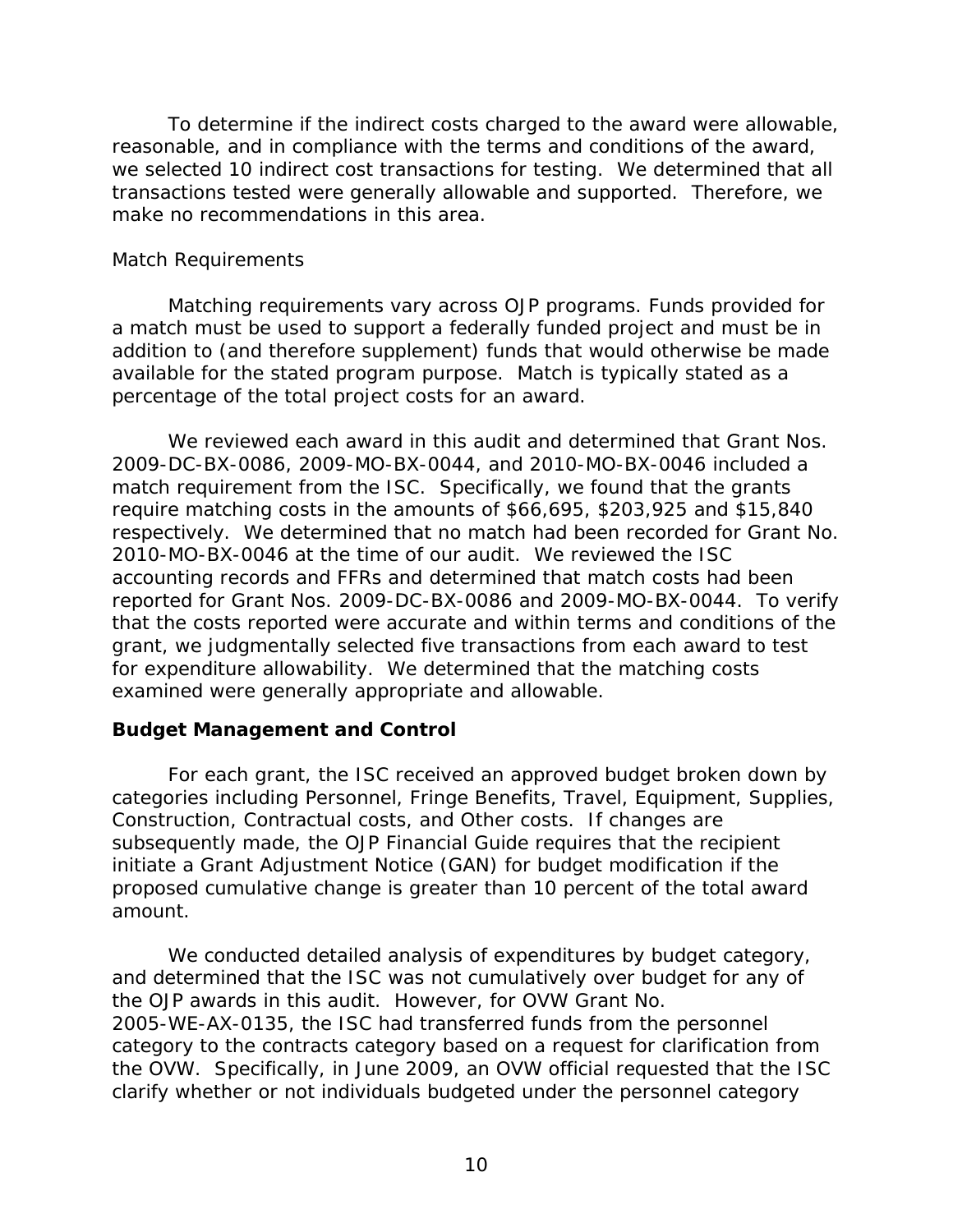were employees of the ISC, noting that if the positions were consultant or contracted positions, the associated costs should be reflected under the consultants/contracts category.

Per that communication, the ISC adjusted their budget internally to reflect the costs for the Domestic Violence Case Managers as consultants, and transferred \$530,710 from the Personnel category to the Consultants/Contracts category. However, the required GAN was not submitted for agency approval, and therefore, the most recent approved budget still reflects the \$530,710 as having been budgeted under the personnel category. This resulted in the ISC being significantly under budget in the personnel category, and \$218,021 over budget in the Contractual category. Additionally, the ISC was over budget by \$66,634 in the travel category.

| <u>URANI NU. ZUUS-WE-AA-UTSS</u>                         |                                         |                        |                           |  |  |
|----------------------------------------------------------|-----------------------------------------|------------------------|---------------------------|--|--|
| <b>BUDGET CATEGORY</b>                                   | <b>AMOUNT APPROVED</b>                  | <b>AMOUNT EXPENDED</b> | <b>AMOUNT OVER BUDGET</b> |  |  |
| Personnel                                                | 530,710<br>S                            | 186,012                |                           |  |  |
| <b>Travel</b>                                            | 78,750                                  | 145,384                | \$66,634                  |  |  |
| Equipment                                                | 4,800                                   | 4,253                  |                           |  |  |
| <b>Supplies</b>                                          | 18,260                                  | 10,903                 |                           |  |  |
| Contractual                                              | 1,469,583                               | 1,687,604              | 218,021                   |  |  |
| Other                                                    | 121,860                                 | 119,492                |                           |  |  |
|                                                          | \$284,655                               |                        |                           |  |  |
| ALLOWABLE DIFFERENCE, 10 PERCENT OF TOTAL PROJECT COSTS: |                                         |                        | \$257,963                 |  |  |
|                                                          | <b>UNALLOWABLE PORTION:</b><br>\$26,692 |                        |                           |  |  |

#### **EXHIBIT 5: BUDGET ANALYSIS FOR OVW GRANT NO. 2005-WE-AX-0135**

Source: OJP's Grant Management System; ISC accounting records.

As previously noted, the *OJP Financial Guide* requires that a GAN be submitted for agency approval when the proposed change is in excess of 10 percent of the cumulative award amount. We have reduced the total amount over budget from the amount which would have been allowable according to the terms and conditions of the *OJP Financial Guide*. As a result, we question a total \$26,692 in unallowable budget transfers. We recommend that the OVW coordinate with the ISC to remedy the \$26,692 in unallowable budget transfers.

# <span id="page-16-0"></span>**Grant Reporting**

We reviewed the FFRs and Categorical Assistance Progress Reports (progress reports) to determine if the required reports had been submitted accurately, and within the timeframes required by the *OJP Financial Guide*.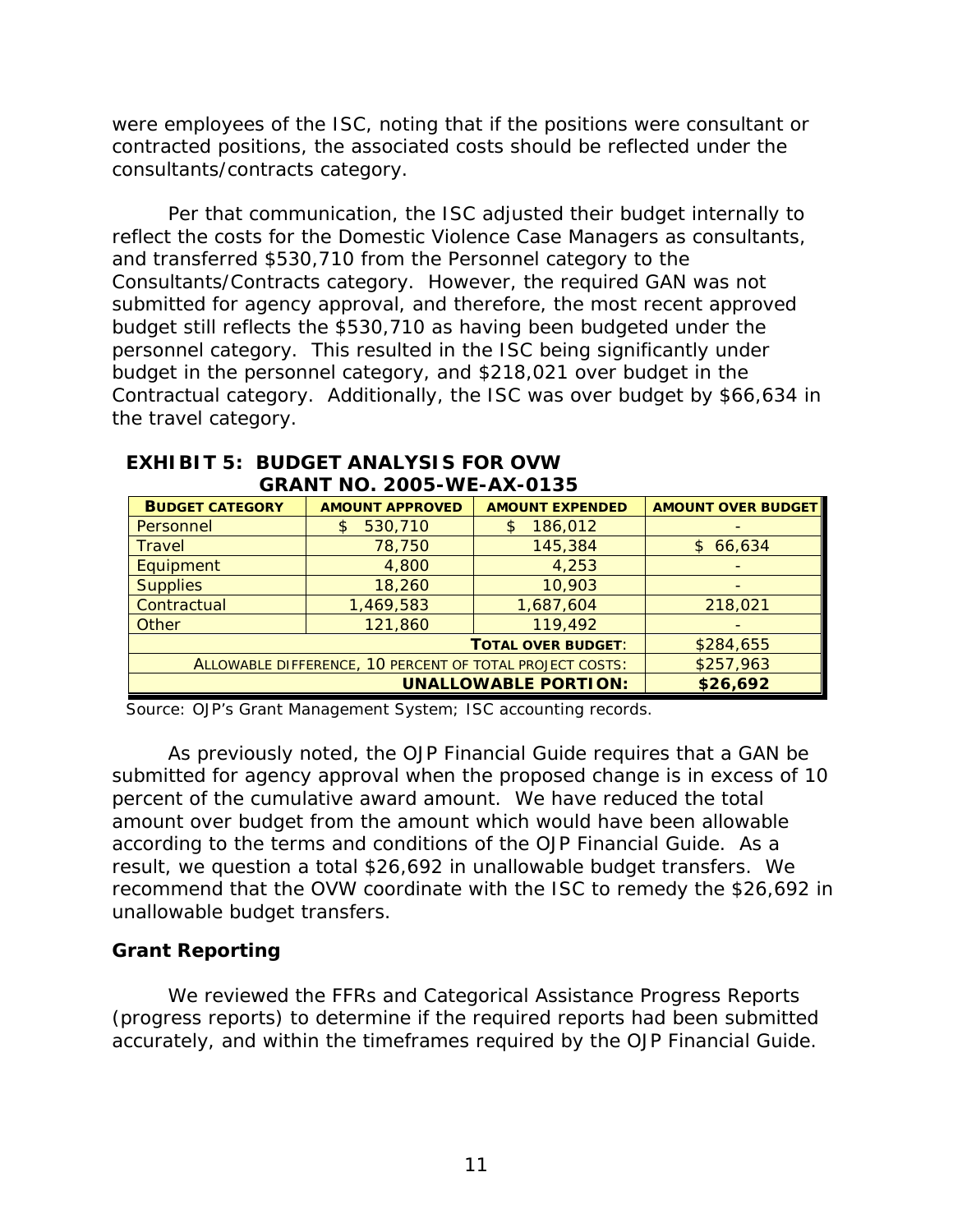### <span id="page-17-0"></span>*Financial Reporting*

The *OJP Financial Guide* requires that grant recipients report expenditures online using the FFR no later than 30-days after the end of each calendar quarter. We reviewed the four most recent FFRs for each grant, and determined that financial reporting had been submitted in a timely manner.

We also reviewed financial reporting for accuracy. According to the *OJP Financial Guide*, recipients shall report the actual expenditures and unliquidated obligations incurred for the reporting period on each financial report. As shown in Exhibit 6, we determined that financial reporting was accurate in 15 of the 16 periods we reviewed.

| <b>REPORT</b><br>No. | <b>REPORT PERIOD</b><br><b>FROM - TO DATES</b> | <b>CUMULATIVE</b><br><b>GRANT</b><br><b>EXPENDITURES</b><br><b>PER REPORT</b> | <b>CUMULATIVE</b><br><b>GRANT</b><br><b>EXPENDITURES</b><br><b>PER ACCOUNTING</b><br><b>RECORDS</b> | <b>CUMULATIVE</b><br><b>DIFFERENCE</b><br><b>BETWEEN</b><br><b>REPORTS &amp;</b><br><b>ACCOUNTING</b><br><b>RECORDS</b> |
|----------------------|------------------------------------------------|-------------------------------------------------------------------------------|-----------------------------------------------------------------------------------------------------|-------------------------------------------------------------------------------------------------------------------------|
|                      | Grant No. 2005-WE-AX-0135                      |                                                                               |                                                                                                     |                                                                                                                         |
| 24                   | 04/01/11 - 06/30/11                            | \$2,017,669                                                                   | \$2,017,669                                                                                         |                                                                                                                         |
| 25                   | 07/01/11 - 09/30/11                            | 2,128,404                                                                     | 2,128,405                                                                                           |                                                                                                                         |
| 26                   | 10/01/11 - 12/31/11                            | 2,293,563                                                                     | 2,293,563                                                                                           |                                                                                                                         |
| 27                   | $01/01/12 - 02/29/12$                          | 2,483,060                                                                     | 2,375,820                                                                                           | (\$107, 240)                                                                                                            |
|                      | Grant No. 2009-DC-BX-0086                      |                                                                               |                                                                                                     |                                                                                                                         |
| 8                    | 04/01/11 - 06/30/11                            | \$<br>96,561                                                                  | $\frac{1}{2}$<br>96,561                                                                             | $\overline{\phantom{a}}$                                                                                                |
| 9                    | 07/01/11 - 09/30/11                            | 112,538                                                                       | 112,538                                                                                             | -                                                                                                                       |
| 10                   | 10/01/11 - 12/31/11                            | 116,265                                                                       | 116,265                                                                                             |                                                                                                                         |
| 11                   | 01/01/12 - 03/31/12                            | 127,754                                                                       | 127,754                                                                                             |                                                                                                                         |
|                      | Grant No. 2009-MO-BX-0044                      |                                                                               |                                                                                                     |                                                                                                                         |
| $\overline{7}$       | 04/01/11 - 06/30/11                            | $\mathfrak{D}$<br>23,481                                                      | $\mathfrak{S}$<br>23,481                                                                            |                                                                                                                         |
| 8                    | 07/01/11 - 09/30/11                            | 28,487                                                                        | 28,487                                                                                              |                                                                                                                         |
| 9                    | 10/01/11 - 12/31/11                            | 38,390                                                                        | 38,390                                                                                              |                                                                                                                         |
| 10                   | 01/01/12 - 03/31/12                            | 43,426                                                                        | 43,426                                                                                              |                                                                                                                         |
|                      | <b>Grant No. 2010-MO-BX-0046</b>               |                                                                               |                                                                                                     |                                                                                                                         |
| 3                    | 04/01/11 - 06/30/11                            | \$<br>12,120                                                                  | $\frac{1}{2}$<br>12,120                                                                             |                                                                                                                         |
| $\overline{4}$       | 07/01/11 - 09/30/11                            | 16,398                                                                        | 16,398                                                                                              |                                                                                                                         |
| 5                    | 10/01/11 - 12/31/11                            | 23,187                                                                        | 23,187                                                                                              |                                                                                                                         |
| 6                    | 01/01/12 - 03/31/12                            | 24,258                                                                        | 24,258                                                                                              |                                                                                                                         |

#### **EXHIBIT 6: FEDERAL FINANCIAL REPORT EXPENDITURE ACCURACY**

Source: OJP's Grant Management System and ISC accounting records.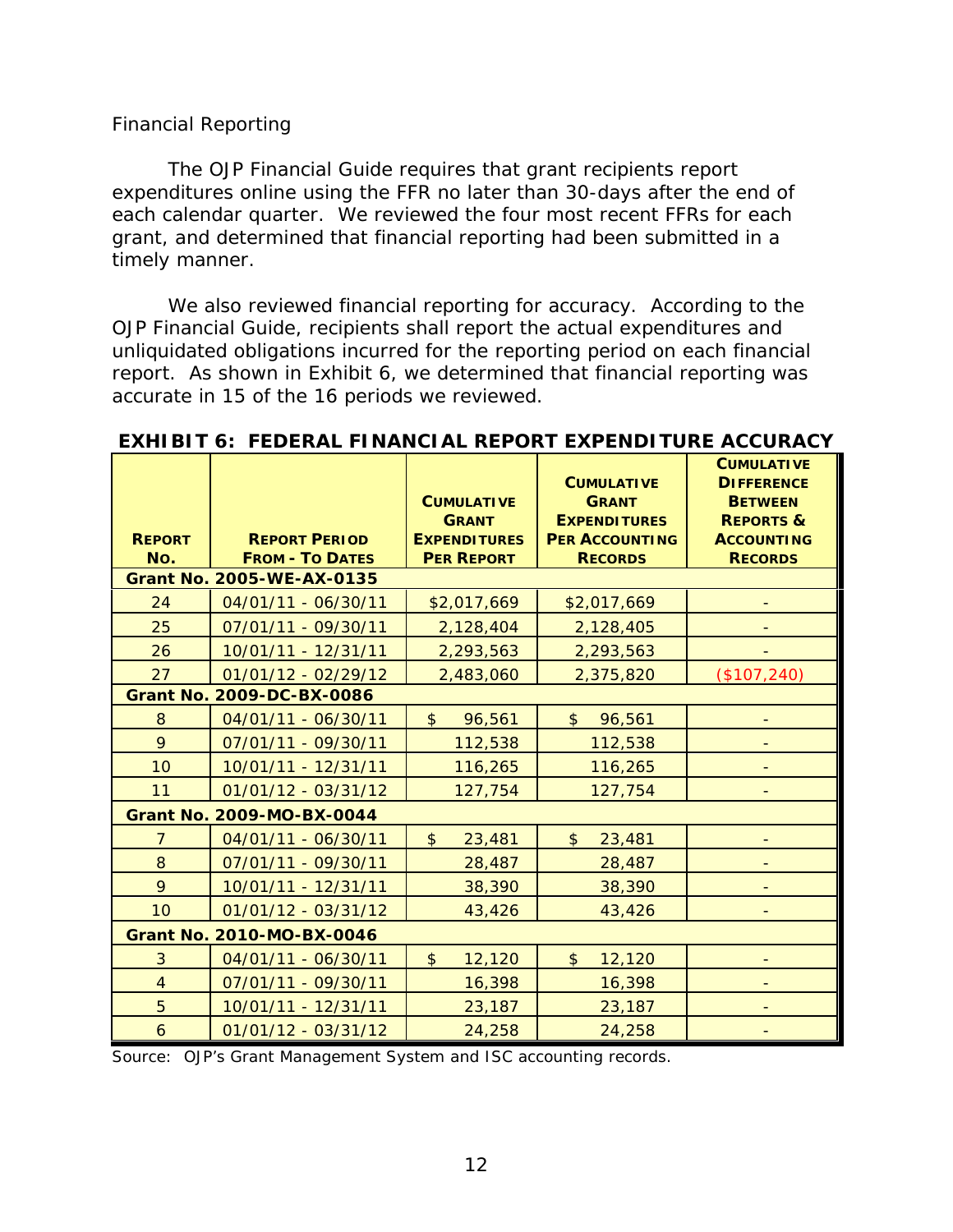As shown in Exhibit 6, we determined that the final FFR for OVW Grant No. 2005-WE-AX-0135 did not initially reconcile to the amounts recorded in the ISC's accounting records for the corresponding time period. However, we were able to verify that costs incurred during the award period were not disbursed in full until May 14, 2012. Because we were able to determine that the reported expenditures had been incurred during the award period, and because all other reports in our review had been submitted accurately, we make no recommendations in this area.

## <span id="page-18-0"></span>*Progress Reports*

According to the *OJP Financial Guide*, progress reports are due semiannually on January 30 and July 30 for the life of the award. To verify the timely submission of progress reports, we reviewed the last four progress reports submitted for each grant to determine if the report had been submitted as required by the *OJP Financial Guide*. As shown in Exhibit 7 below, we determined that the OVW progress reports were submitted in a timely manner. However, 7 of the 11 OJP progress reports in our review were submitted late.

| <b>REPORT</b><br>No.             | <b>REPORT PERIOD</b><br><b>FROM - TO DATES</b> | <b>DUE DATE</b> | <b>DATE SUBMITTED</b> | <b>DAYS LATE</b> |
|----------------------------------|------------------------------------------------|-----------------|-----------------------|------------------|
|                                  | <b>Grant No. 2005-WE-AX-0135</b>               |                 |                       |                  |
| 11                               | 07/01/10 - 12/31/10                            | 01/30/11        | 01/26/11              | $\Omega$         |
| 12                               | $01/01/11 - 06/30/11$                          | 07/30/11        | 07/28/11              | $\Omega$         |
| 13                               | 07/01/11 - 12/31/11                            | 01/30/12        | 01/26/12              | $\Omega$         |
| 14                               | $01/01/12 - 02/29/12$                          | 05/31/12        | 05/31/12              | $\Omega$         |
|                                  | <b>Grant No. 2009-DC-BX-0086</b>               |                 |                       |                  |
| $\overline{2}$                   | $01/01/10 - 06/30/10$                          | 07/30/10        | 07/27/10              | $\Omega$         |
| $\overline{3}$                   | $07/01/10 - 12/31/10$                          | 01/30/11        | 01/31/11              | 1                |
| $\overline{4}$                   | $01/01/11 - 06/30/11$                          | 07/30/11        | 07/28/11              | $\Omega$         |
| 5                                | 07/01/11 - 12/31/11                            | 01/30/12        | 07/31/12              | 1                |
|                                  | Grant No. 2009-MO-BX-0044                      |                 |                       |                  |
| 2                                | $01/01/10 - 06/30/10$                          | 07/30/10        | 11/02/10              | 95               |
| $\overline{3}$                   | 07/01/10 - 12/31/10                            | 01/30/11        | 01/31/11              | 1                |
| $\overline{4}$                   | $01/01/11 - 06/30/11$                          | 07/30/11        | 07/28/11              | $\Omega$         |
| 5                                | 07/01/11 - 12/31/11                            | 01/30/12        | 01/31/12              | 1                |
| <b>Grant No. 2010-MO-BX-0046</b> |                                                |                 |                       |                  |
| 1                                | 07/01/10 - 12/31/10                            | 01/30/11        | 01/31/11              | 1                |
| $\overline{2}$                   | $01/01/11 - 06/30/11$                          | 07/30/11        | 07/28/11              | $\Omega$         |
| 3                                | $07/01/11 - 12/31/11$                          | 01/30/12        | 07/29/10              | 1                |

#### **EXHIBIT 7: CATEGORICAL ASSISTANCE PROGRESS REPORT HISTORY**

Source: OJP's Grants Management System; *OJP Financial Guide*.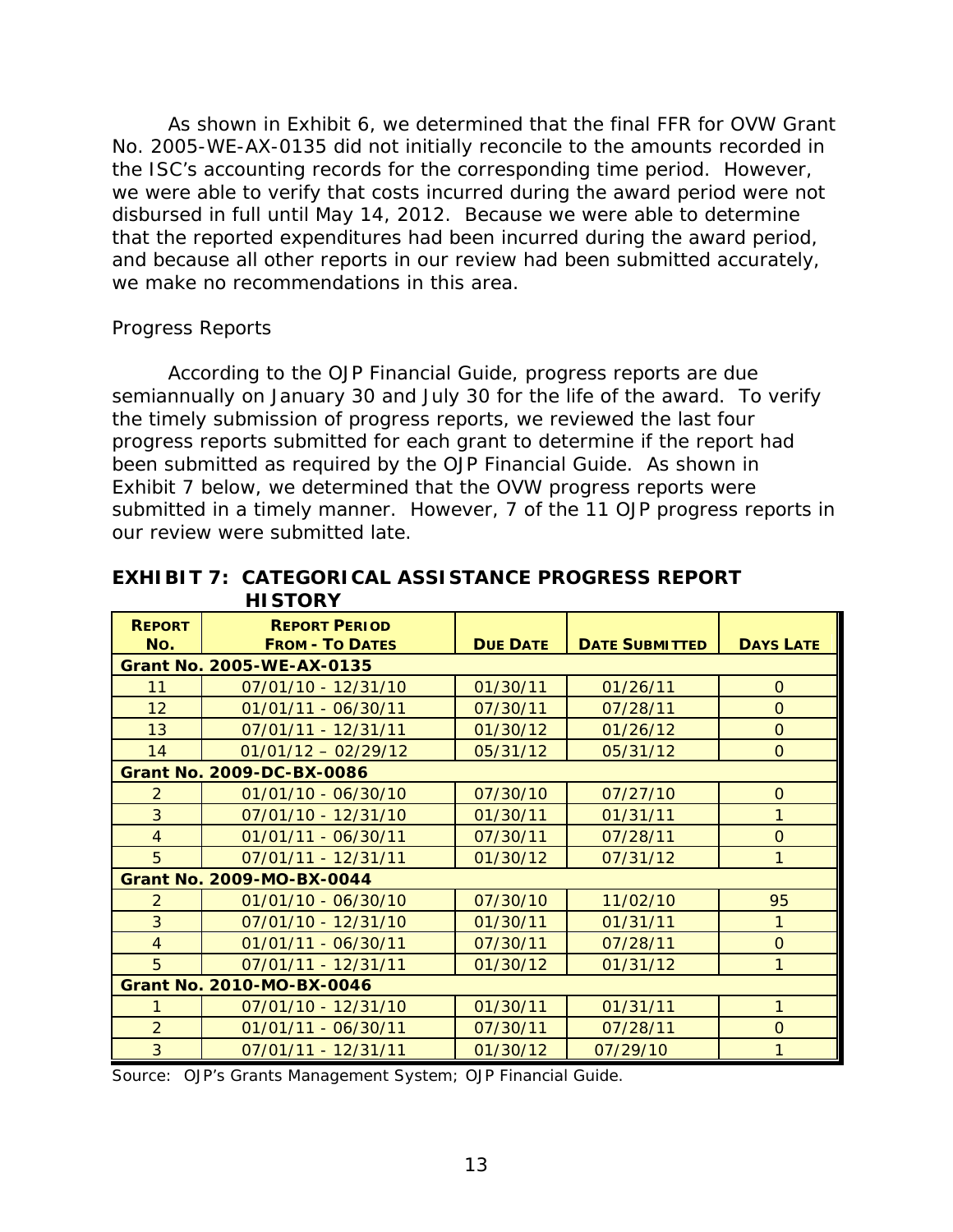We provided ISC officials with the opportunity to explain why progress reports for the OJP awards were frequently submitted late, but those officials were unsure of the cause. Therefore, we recommend that OJP coordinate with the ISC to establish policy ensuring the timely submission of future progress reports. We make no corresponding recommendation to the OVW, since the OVW reports in our review had l been generally submitted according to the terms and conditions of the *OJP Financial Guide*.

We also reviewed the progress reports for accuracy. According to the *OJP Financial Guide*, the funding recipient agrees to collect data appropriate for facilitating reporting requirements established by Public Law 103-62 for the *Government Performance and Results Act*. The funding recipient should ensure that valid and auditable source documentation is available to support all data collected for each performance measure specified in the program solicitation. We reviewed progress reports for the last year to determine if they contained all the required program performance statistical data. We also reviewed and compared statistical data to verify performance claims for the last year of the grants.

In order verify the information in progress reports, we selected a sample of data from the last two progress reports submitted for each grant and traced it to supporting documentation maintained by ISC officials.  $8\,$  $8\,$  For OVW Grant No. 2005-WE-AX-0135, we requested verification in the following areas: (1) victims served, (2) protection orders requested, (3) protection orders granted, (4) training events provided, and (5) policies and protocols that had been developed, substantially revised or implemented during the reporting period. The Statewide Domestic Violence Court Coordinator provided extensive source documentation which supported the claims made to the OVW on progress report numbers 12 and 13.

For OJP Grant No. 2009-DC-BX-0086 we requested verification in the areas of: (1) automated drug court cases, (2) training events, and (3) improvements to the Idaho Statewide Trial Court Automated Records System. For OJP Grant No. 2009-MO-BX-0044, we requested verification in the areas including: (1) the design of a strategic collaborative plan, (2) partnerships providing mental health services, (3) new individuals served by the grant program, and (4) collaborating agencies. Finally, for OJP Grant No. 2010-MO-BX-0046, we requested verification in areas including (1) agencies providing resources, (2) collaborative members involved in the planning process, (3) the total number of participating agencies, and (4) judges appointed to assist with the program. The Project Director for Grants

<span id="page-19-0"></span> <sup>8</sup> <sup>8</sup> For OVW Grant Number 2005-WE-AX-0135 we selected our sample from the progress reports covering 2011, as the final report only covered a 2-month period.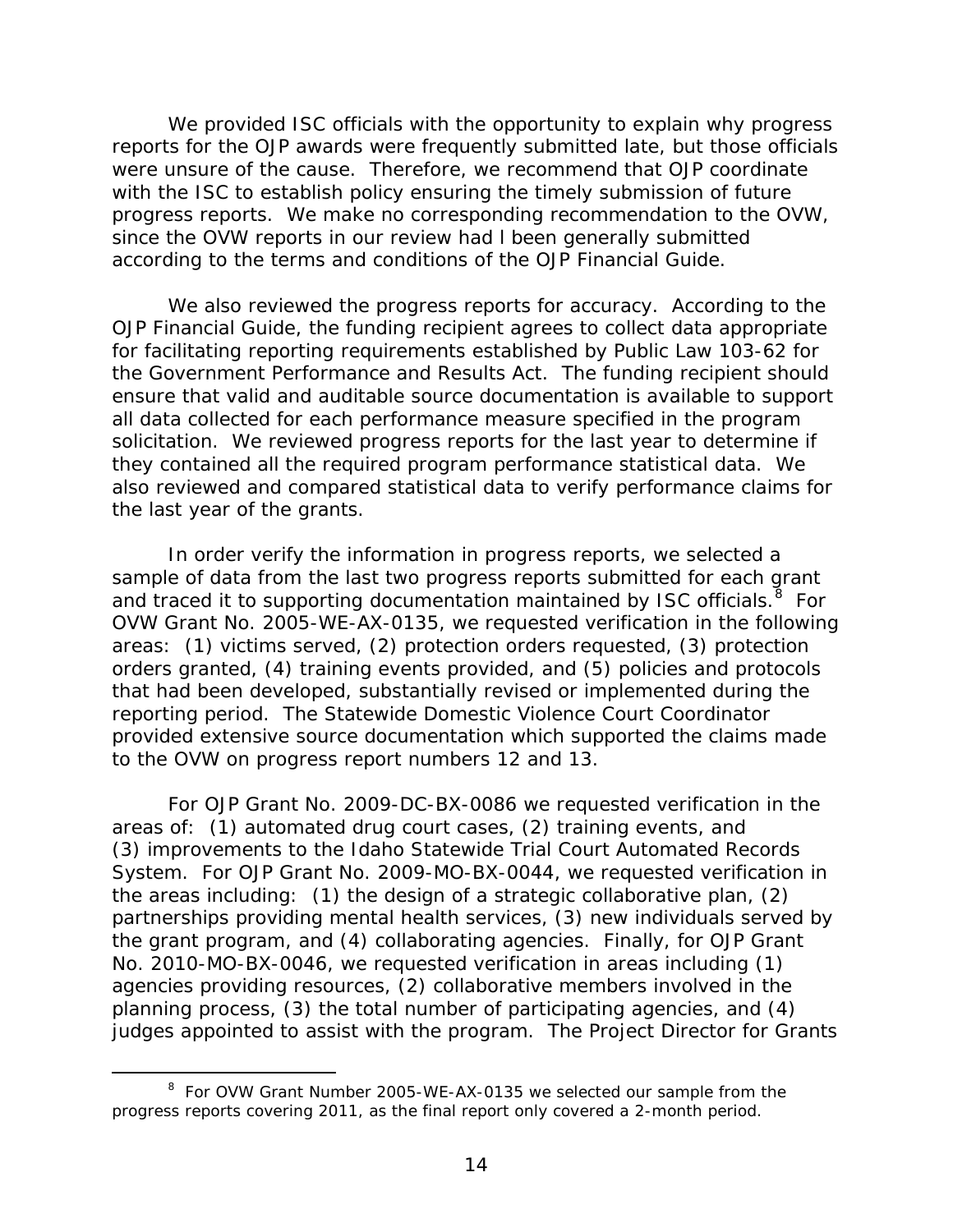was able to provide extensive source documentation which supported the claims made to OJP in the progress reports we tested.

In summary, we determined that valid and auditable source documentation was provided for all statistical and performance related information in our sample test, and we did not identify areas in which progress reports appeared to be inaccurate. We make no recommendations in this area.

# <span id="page-20-0"></span>**Compliance with Grant Requirements**

We reviewed each award package and tested all verifiable special conditions to determine if the ISC was in compliance with all grant requirements. Additionally, as noted throughout this report, we conducted our analysis according to the terms and conditions of the *OJP Financial Guide*.

As noted previously, we determined that the ISC paid two consultants from OVW Grant No. 2005-WE-AX-0135 at a rate exceeding that which is allowable by the *OJP Financial Guide*, made unallowable budget transfers, and submitted progress reports late, and we have made recommendations in these areas as appropriate.

In testing compliance with grant requirements, we also determined that the ISC was not able to provide documentation demonstrating compliance with the following special conditions related to Grant No. 2009-DC-BX-0086:

- Recipient agrees to submit a written strategy describing the jurisdiction's plan for sustaining the drug court program after Federal financial assistance has ended. The sustainability plan must be submitted by the end of the first year of the grant period in order to be in compliance with this requirement.
- Recipient agrees to submit an evaluation plan and/or management information system plan for review and approval within 180 days from the date of acceptance of this award. The recipient agrees to submit finalized evaluation report to the Bureau of Justice Assistance prior to the end of the grant period.

We were not provided with documentation indicating that these special conditions had been met. We contacted officials at OJP to determine if the change in program categorization affected the requirements of the special conditions listed in the award documentation. OJP officials noted that the special conditions may not be applicable to the statewide award, but noted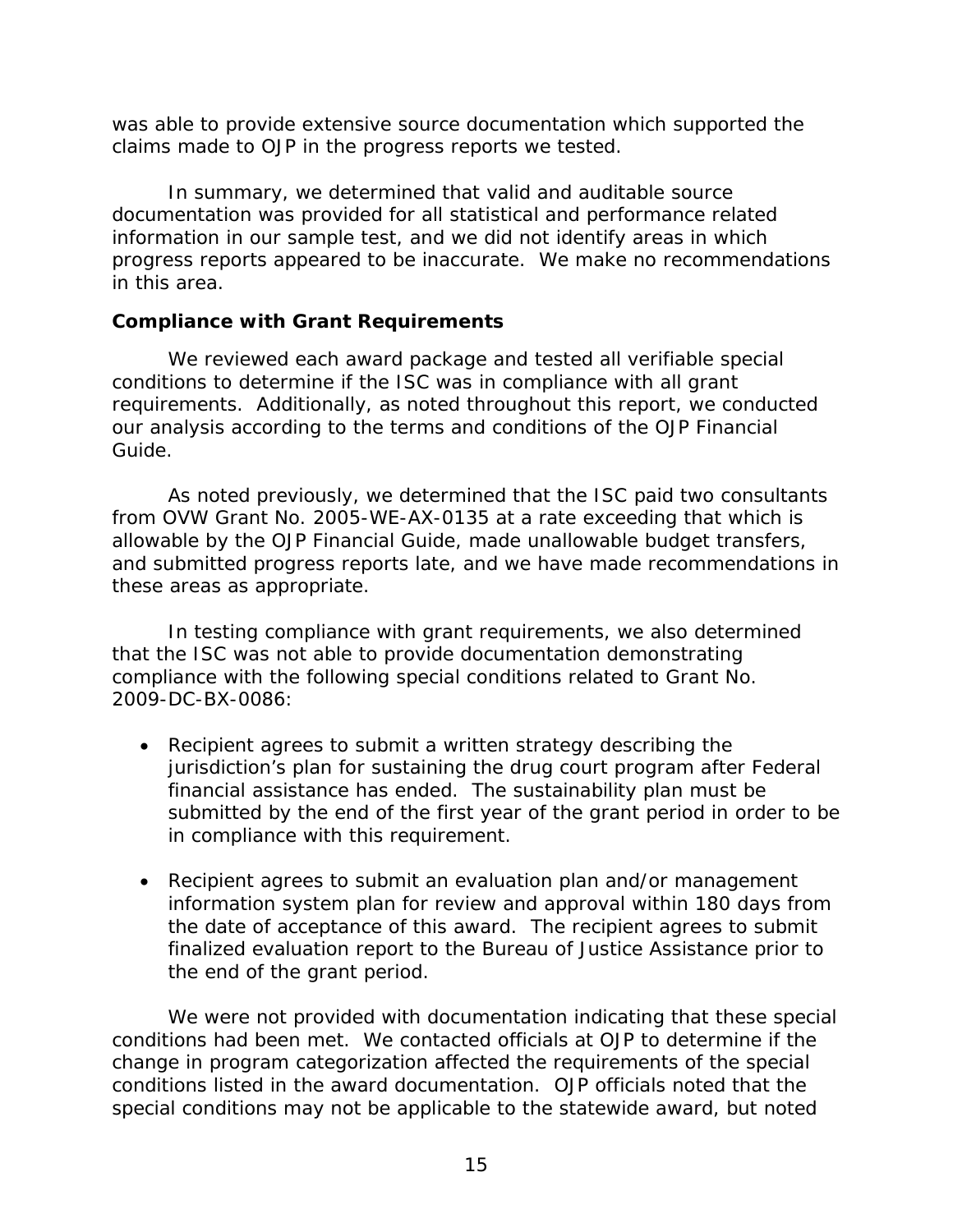that the special condition still exists. The *OJP Financial Guide* notes that direct recipients are responsible for complying with the specific terms and special conditions of the award, and additionally requires that a GAN be initiated for changes in scope, duration, activities, or other significant areas. A GAN releasing the special conditions detailed here was not submitted. Therefore, we recommend that OJP coordinate with the ISC to determine the applicability of all special conditions in the award documentation, and appropriately address the special conditions through submission of the required documents.

## <span id="page-21-0"></span>**Program Performance and Accomplishments**

The purpose of the grants awarded to the ISC is dependent upon the grant program. The intent of the OVW's Grants to Encourage Arrest Program (Arrest Program) is to enhance victim safety and offender accountability in cases of domestic violence and dating violence by encouraging jurisdictions to implement mandatory and pro-arrest policies as an effective domestic violence intervention that is part of a coordinated community response. An integral component of Arrest Program initiatives is the creation and enhancement of collaborative partnerships between criminal justice agencies, victim services providers, and community organizations which respond to domestic violence.

The intent of OJP's Drug Court Discretionary Grant Program is to assist states, state courts, local courts, units of local government, and Indian tribal governments in developing and establishing drug courts for substanceabusing adult and juvenile offenders. Drug court programs funded by the Drug Court Discretionary Grant Program are required by law to target nonviolent offenders. The program supports the following activities: adult drug court implementation, single jurisdiction drug court enhancement, statewide drug court enhancement, and planning efforts.

Finally, the primary purpose of the Justice and Mental Health Collaboration grant program is to increase public safety by facilitating collaboration among the criminal justice, juvenile justice, and mental health and substance abuse treatment systems to increase access to mental health and other treatment services for those individuals with mental illness.

The specific goals of Grant No. 2005-WE-AX-0135, funded under the Arrest Program, were to: (1) increase the capacity of the existing Ada County Domestic Violence Court and develop two model integrated courts in rural areas with a single specialized judge handling all cases; (2) create a state-level position of Domestic Violence Resource Coordinator to provide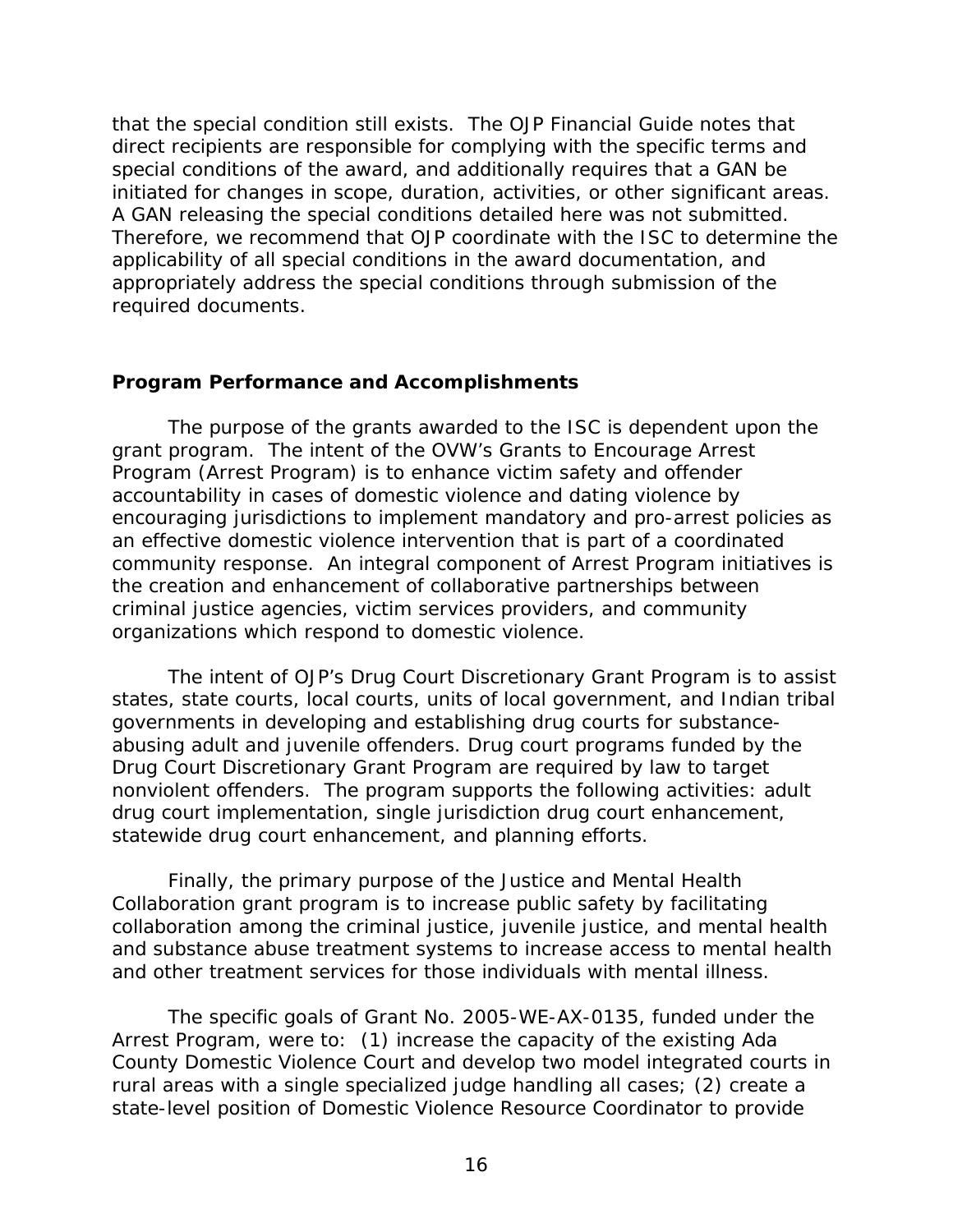support to the entire state including the existing Ada County court, the two new domestic violence courts, and the remaining four districts in the state; (3) assign three domestic violence case managers to provide judicial monitoring of offenders, track cases, and assist victims with comprehensive services; and (4) establish the Idaho Coordinated Response to Domestic and Sexual Violence Team in all seven judicial districts to improve inter-agency cooperation.

The specific goals of Grant No. 2009-DC-BX-0086, funded under the Drug Court Discretionary Grant Program, were to were to: (1) improve quality and completeness of drug court data in the statewide information system through improvements in the system and increased data quality monitoring and training; (2) increase and standardize drug court operational training and continuing education; (3) achieve greater consistency in compliance with statewide guidelines among all Idaho drug courts through use of a structured, peer on-site review process with feedback and information for improvement; and (4) develop training, and innovative information dissemination efforts to increase the use of evidence-based practices.

The specific goals of Grant No. 2009-MO-BX-0044, funded under the Justice and Mental Health Collaboration Program (JMHCP), were to: (1) develop a state-recognized Regional Justice Mental Health Task Force; (2) screen all jail bookings for mental illnesses and/or coexisting disorders; (3) expand capacity of the system of mental health courts; (4) improve responses to women offenders in the justice system in Bonneville County; (5) improve fidelity and effectiveness of specific interventions used in the system, including mental health collaborative efforts; and (6) develop a comprehensive process and outcome evaluation design.

The specific goals of Grant No. 2010-MO-BX-0046, also funded under the JMHCP, were to: (1) develop a strategic plan for improved outcomes for justice involved persons with mental illness; (2) improve outcomes for justice involved women with mental illness or co-occurring mental and substance use disorders; and (3) improve outcomes for justice involved veterans with mental illness or co-occurring mental and substance use disorders.

In order to assess program performance and accomplishments, we reviewed the agency solicitations and grant documentation, and interviewed ISC officials to determine the goals and objectives of the program, and whether those goals and objectives have been or are being implemented. Each award contained multiple goals with corresponding objectives. We judgmentally selected one goal from each original award, and from each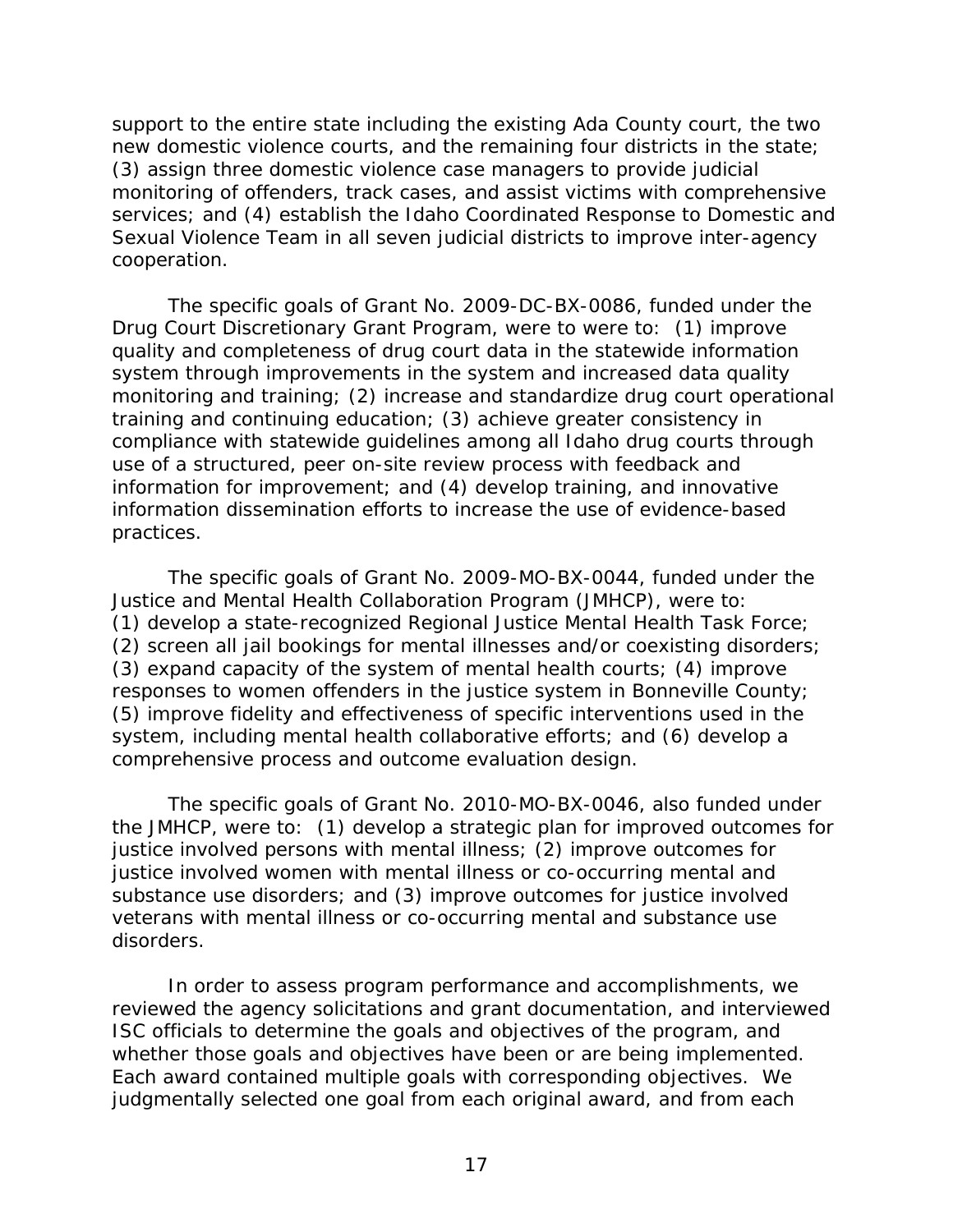supplement to that award, if applicable, and requested that the ISC provide evidence demonstrating that the goals and objectives of the award had been met or are sufficiently in progress.

The ISC was able to support their claims of achievement pertaining to the goals stated above. We found no indication that the ISC would be unable to meet current or future objectives of grant related programs, and we make no recommendations in this area.

# <span id="page-23-0"></span>**Closeout Activity**

According to the *OJP Financial Guide*, award recipients have 90 days after the end date of the award to close out the award. Also, award recipients are to provide a cash reconciliation, make the final drawdown, and submit all required final reporting to the granting agency. As noted in Exhibit 8, we determined that one of the four grants in this audit had reached its closeout date.

## **EXHIBIT 8: CLOSEOUT STATUS OF GRANTS AWARDED TO THE ISC**

|                  |                   |                 | <b>REQUIRED</b> | <b>CLOSEOUT STATUS</b> |
|------------------|-------------------|-----------------|-----------------|------------------------|
|                  |                   |                 | <b>PROJECT</b>  | <b>PER OJP GRANTS</b>  |
|                  | <b>PROJECT</b>    | <b>PROJECT</b>  | <b>CLOSEOUT</b> | <b>MANAGEMENT</b>      |
| <b>AWARD NO.</b> | <b>START DATE</b> | <b>END DATE</b> | <b>DATE</b>     | <b>SYSTEM</b>          |
| 2005-WE-AX-0135  | 07/01/05          | 02/29/12        | 05/29/12        | <b>Final Approved</b>  |

Source: OJP's Grants Management System.

We determined that the required reporting was submitted on time, and no drawdowns were made outside the allowable period. We did identify costs which had been recorded in the accounting records after the award end date, but we were able to determine that the costs were generally allowable, and had been incurred during the award period. We make no recommendations in this area.

# <span id="page-23-1"></span>**Conclusion**

The purpose of this audit was to determine whether reimbursements claimed for costs under the grants were allowable, supported, and in accordance with applicable laws, regulations, guidelines, terms and conditions of the grant, and to determine program performance and accomplishments. We examined the ISC's accounting records, budget documents, financial and progress reports, and operating policies and procedures. We found that the ISC:

> • paid \$6,497 in unallowable consultant costs from OVW Grant No. 2005-WE-AX-0135,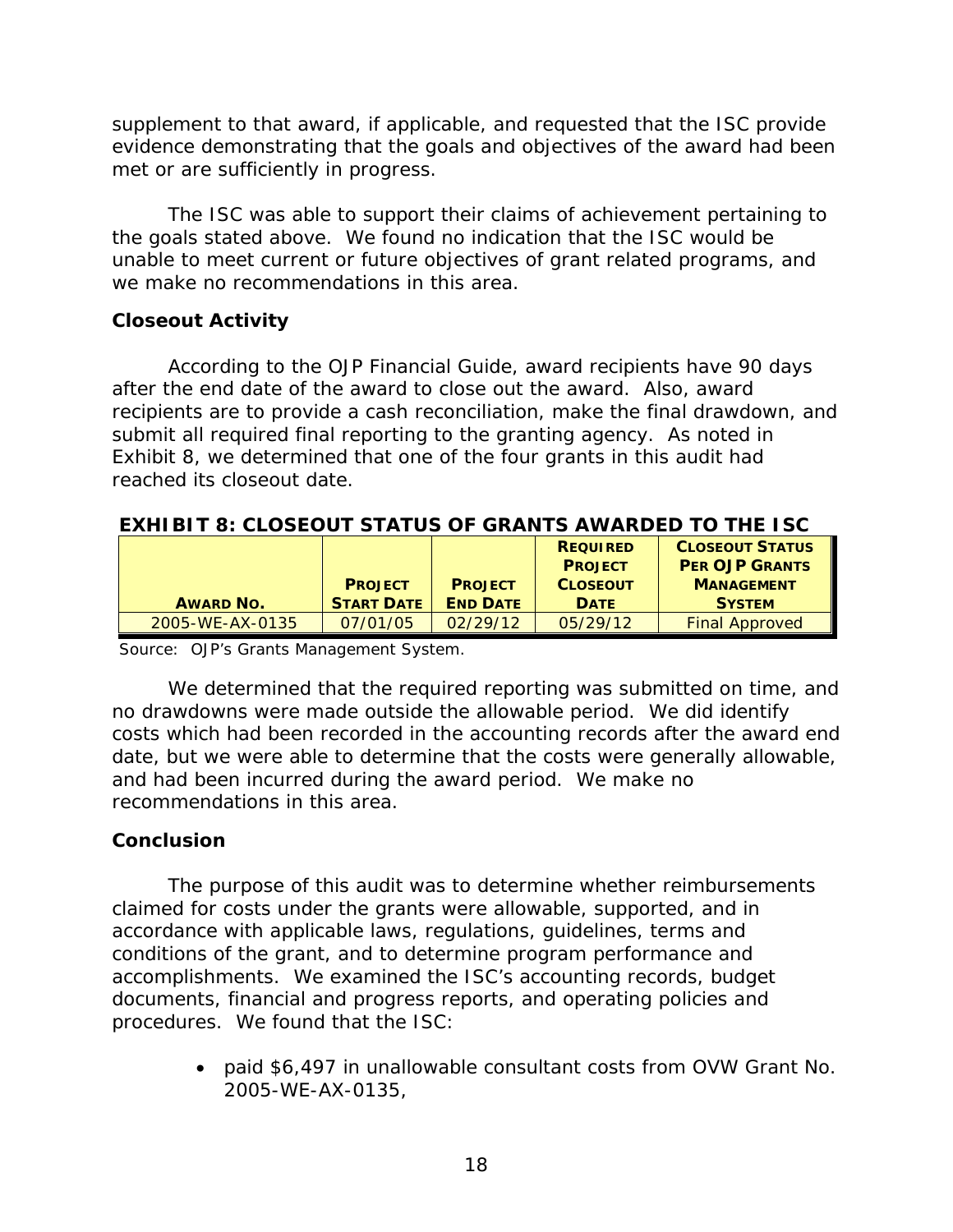- made \$26,692 in unallowable transfers between approved budget categories in OVW Grant No. 2005-WE-AX-0135,
- did not consistently submit semi-annual progress reports in a timely manner for all OJP awards in this audit, and
- was not in compliance with two special conditions required for OJP Grant No. 2009-DC-BX-0086.

# <span id="page-24-0"></span>**Recommendations**

We recommend that the OVW coordinate with the ISC to:

- 1. Remedy the \$6,497 in unallowable consultant costs.
- 2. Remedy the \$26,692 in unallowable transfers between approved budget categories.

We recommend that OJP coordinate with the ISC to:

- 3. Ensure that semi-annual progress reports are submitted according to the requirements of the *OJP Financial Guide*.
- 4. Ensure that all special conditions for Grant No. 2009-DC-BX-0086 are handled according to the requirements of the *OJP Financial Guide*.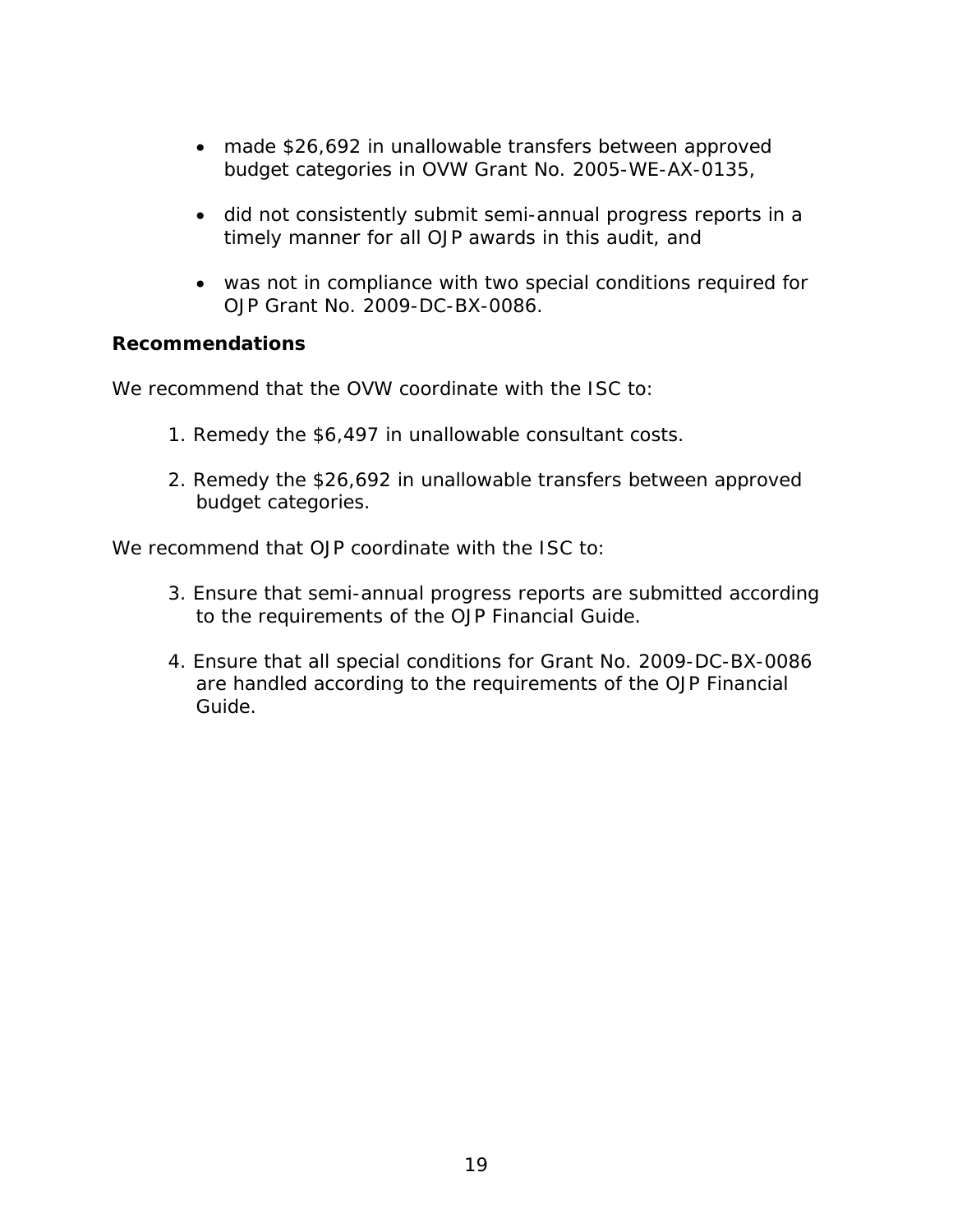### **OBJECTIVES, SCOPE, AND METHODOLOGY**

<span id="page-25-0"></span>The objectives of the audit are to review performance in the following areas: (1) internal control environment, (2) drawdowns, (3) grant expenditures, including personnel and indirect costs, (4) budget management and control, (5) matching, (6) financial status and progress reports, (7) grant requirements, (8) program performance and accomplishments, and (9) monitoring of subgrantees and contractors. We determined that property management and program income were not applicable to these awards. We tested compliance with what we consider to be the most important conditions of the grants. Unless otherwise stated in this report, the criteria we audit against are contained in the *OJP Financial Guide* and the award documents.

Our audit concentrated on, but was not limited to, the award date of Grant No. 2005-WE-AX-0135 on September 26, 2005 through June 22, 2012, the day our field work concluded. This was an audit of OVW Grant No. 2005-WE-AX-0135 and OJP Grant Nos. 2009-DC-BX-0086, 2009-MO-BX-0044, and 2010-MO-BX-0046 awarded to the ISC. The ISC has drawn down a total of \$2,677,426 in grant funds as of May 22, 2012.

We conducted this performance audit in accordance with generally accepted government auditing standards. Those standards require that we plan and perform the audit to obtain sufficient, appropriate evidence to provide a reasonable basis for our findings and conclusions based on our audit objectives. We believe that the evidence obtained provides a reasonable basis for our findings and conclusions based on our audit objectives.

In conducting our audit, we performed sample testing in five areas, which were grant expenditures (including personnel expenditures), Financial Reports, progress reports, matching costs, and indirect costs. In this effort, we employed a judgmental sampling design to obtain broad exposure to numerous facets of the awards reviewed, such as dollar amounts, expenditure category, or risk. However, this non-statistical sample design does not allow a projection of the test results for all grant expenditures or internal controls and procedures.

In addition, we evaluated internal control procedures, drawdowns, budget management and controls, compliance with grant requirements, program performance and accomplishments, and the ISC's monitoring of subrecipients. However, we did not test the reliability of the financial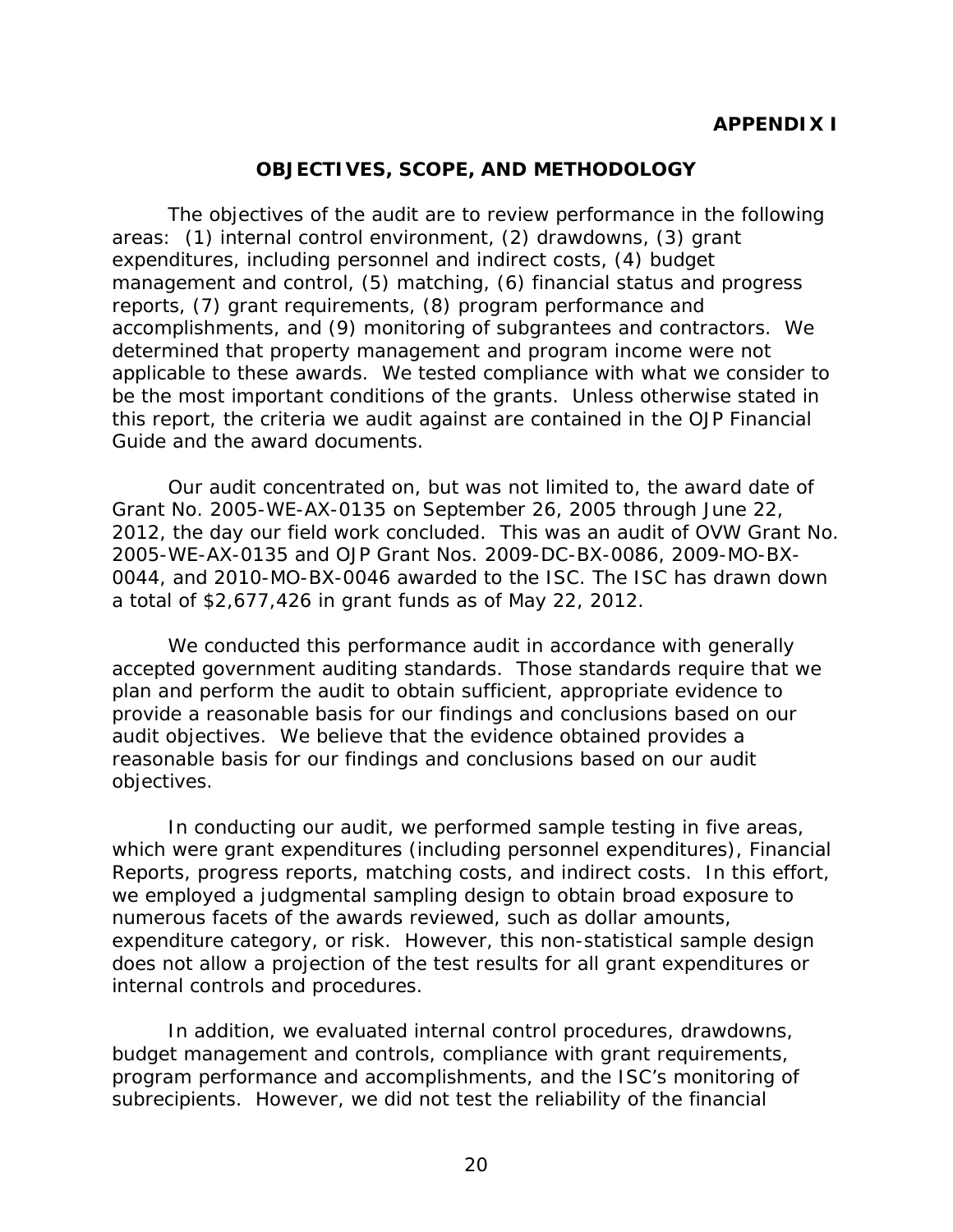management system as a whole and reliance on computer based data was not significant to our objective.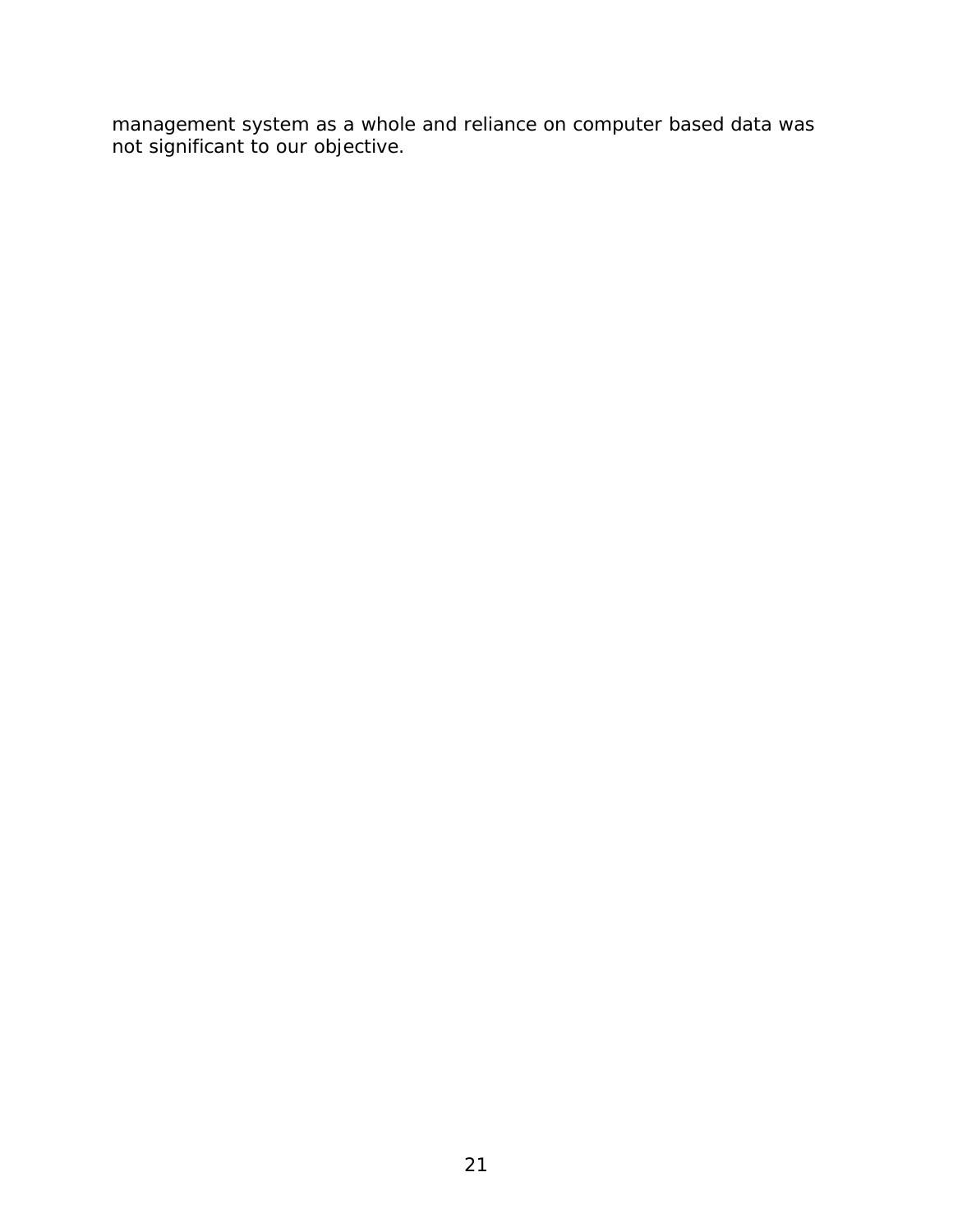### **APPENDIX II**

# **SCHEDULE OF DOLLAR-RELATED FINDINGS**

<span id="page-27-0"></span>

| QUESTIONED COSTS <sup>2</sup>        | <b>AMOUNT</b> | <b>PAGE</b> |
|--------------------------------------|---------------|-------------|
| Unallowable Consultant Costs         | \$6,497       | 10          |
| Unallowable Budget Transfers         | \$26,692      | 13          |
| <b>TOTAL QUESTIONED COSTS</b>        | \$33,189      |             |
| <b>TOTAL DOLLAR-RELATED FINDINGS</b> | \$33,189      |             |

<span id="page-27-1"></span> $\frac{1}{9}$  *Questioned Costs* are expenditures that do not comply with legal, regulatory, or contractual requirements, or are not supported by adequate documentation at the time of the audit, or are unnecessary or unreasonable. Questioned costs may be remedied by offset, waiver, recovery of funds, or the provision of supporting documentation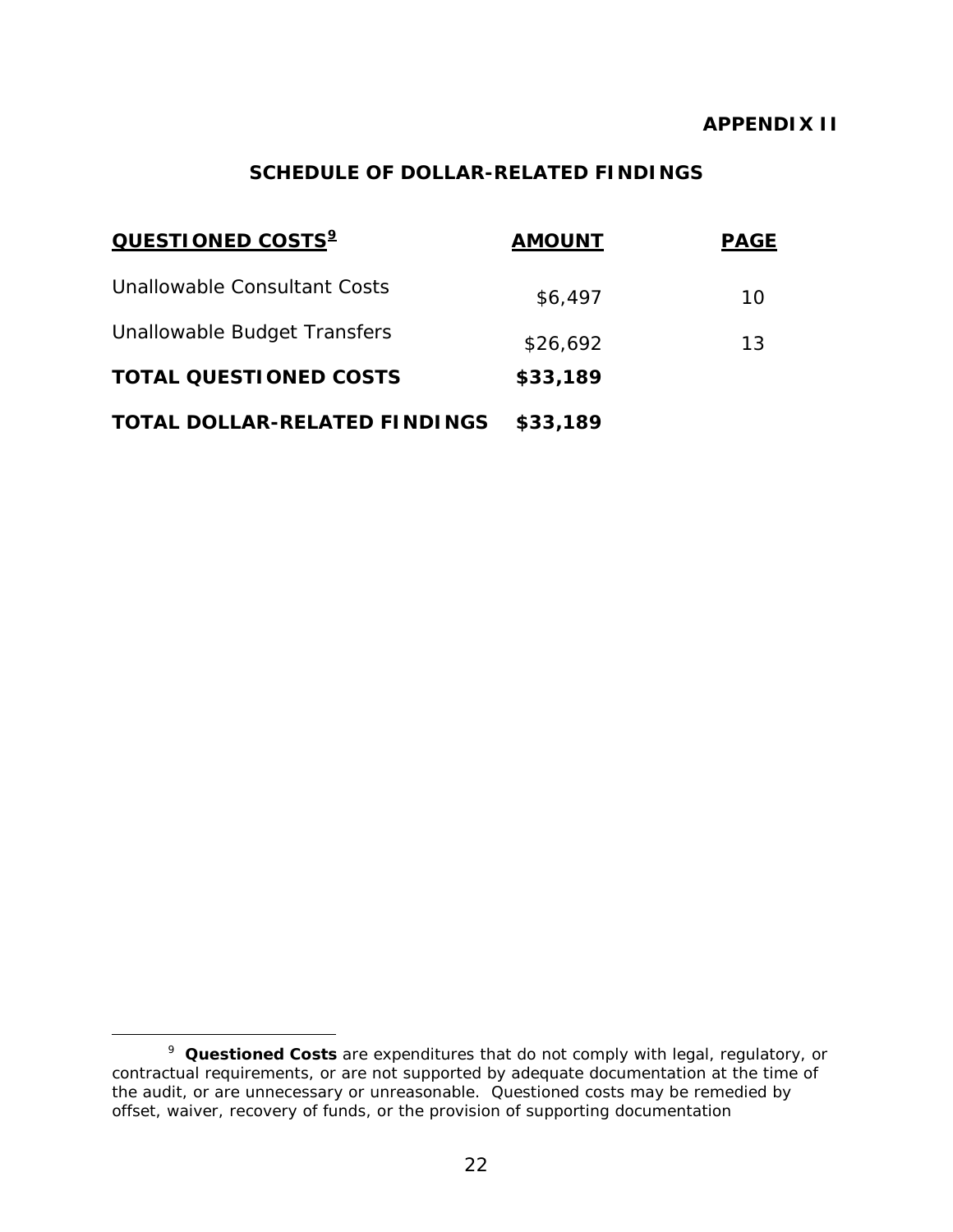#### **APPENDIX III**

#### **STATE OF IDAHO SUPREME COURT'S RESPONSE TO THE DRAFT REPORT**

THE STATE OF IDAHO SUPREME COURT



**ROLAND GAMMILL** """""CIAl E>:EC<JTM OF!'IC£~ ','~"""," OI """,""."'"  $\begin{array}{ll} \multicolumn{1}{l}{{\small\textrm{A}}{\small\textrm{H}}\parallel\mathbf{W}\parallel\mathbf{W}\parallel\mathbf{S}}\equiv\textbf{M}\textbf{B}\textbf{E}\textbf{H}}\\ \multicolumn{1}{l}{\small\textrm{A}}{\small\textrm{H}}&\multicolumn{1}{l}{\small\textrm{A}}{\small\textrm{H}}\\ \multicolumn{1}{l}{\small\textrm{A}}{\small\textrm{H}}&\multicolumn{1}{l}{\small\textrm{A}}{\small\textrm{H}}\end{array}$ I" (1995)<br>10 - 110 - 111 - 111 - 111 - 111 - 111 - 111 - 111 - 111 - 111 - 111 - 111 - 111 - 111 - 111 - 111 - 111 - 11 F.O. (1991). (in A-1197).

August 15,2012

David M. Shecren Regional Audit Manager Denver Regional Audit Office Office of the Inspector General U.S. Department of Justice 1120 Lincoln, Suite 1500 Denver. CO 80203

Dear Mr. Sheeren:

In response to the draft audit report, dated August 2, 2012, the Idaho Supreme Court would like to respond to each recommendation made regarding the DOJ Grants.

We would like to respond to each of the recommendations identified on page 20 of the draft audit report.

# Finding / Recommendation 1 - OVW Grant No. 2005-WE-AX-0135

Remedy the \$6,497 in unallowable consultant costs.

#### Response I

With regard to the contracts between the Idaho Supreme Court. Consultant I and Consullant 2. wherein we contracted with these professional rescarchers for an evaluation of domestic violence courts. We were approved by OVW 10 conduct and evaluation of DV Courts in the 6<sup>th</sup> and 7<sup>th</sup> Judicial Districts for \$42,000. An evaluation by neutral professional researchers was needed so that we could show judges, court administrators. legislators and other stakeholders that domestic violence courts outcomes were successful in keeping victims safe and holding offenders accountable. Proof of successful outcomes was required to move forward wilh a request for funding that would sustain domestic violence courts when grant money ended. In 2006, the ISC informed OVW that we would be able to obtain an evaluation for \$30,000 verse the \$42,000 originally approved (I.l":' , ) ' he court's dose proximity 10 the Idaho State University and the availabilily of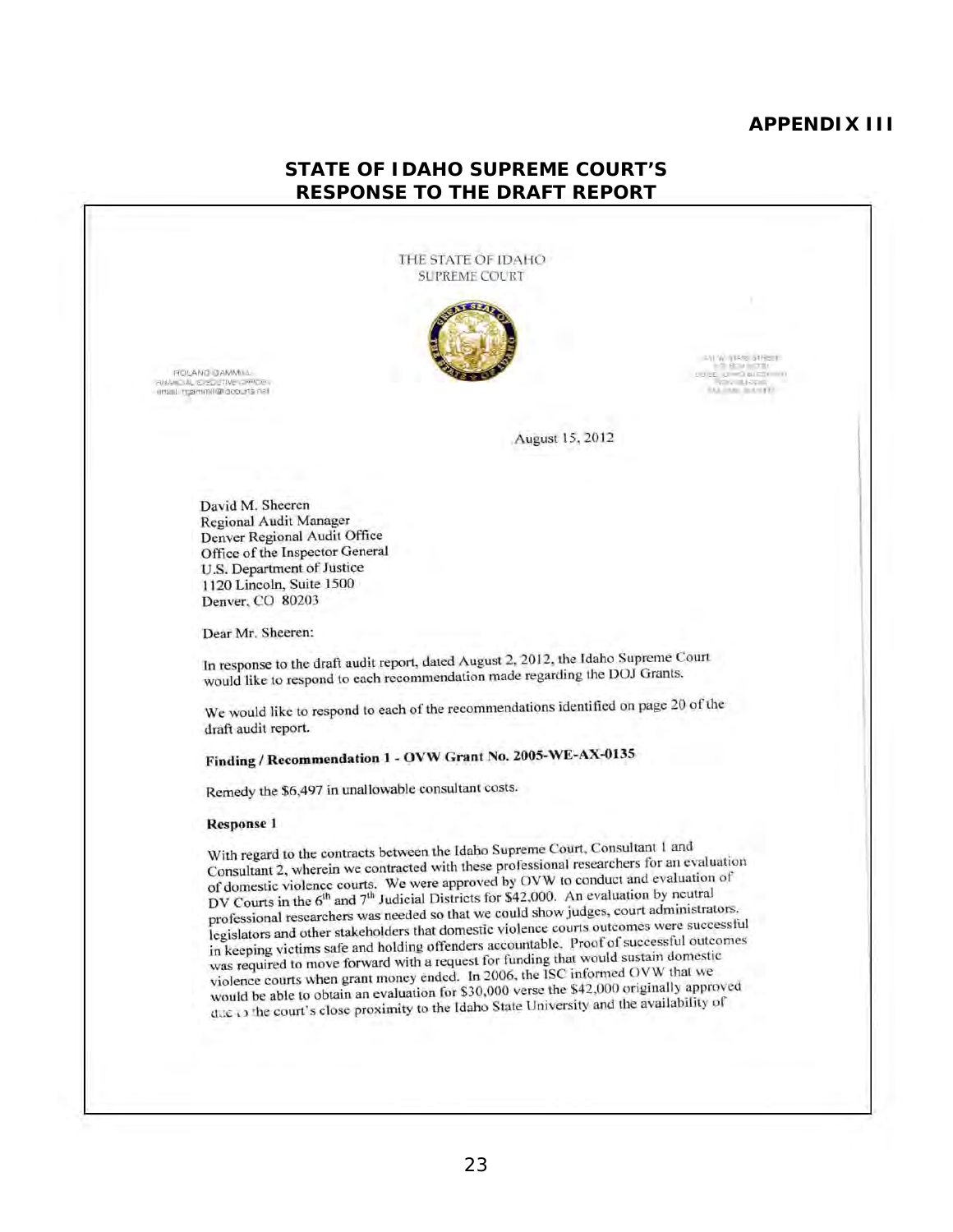graduate students who assisted in data collection and the evaluation report. Because OVW approved the \$30,000 evaluation, ISC was under the impression that the only agreement ISC had to worry about was how 10 gel a thorough evaluation Ihat would measure the outcomes we needed for sustainability completed for under \$30,000. The contract amount of\$30,000 included the consultant's expenses and supplies (including transcription costs) to complete thc contract. The tasks to be completed by Consultant I and Consultant 2 pursuant to the contract, such as qualitative focus groups with judges, qualitative and quantitative analysis of the data, etc., warrant an hourly ratc that is congruent with doctorate level researchers. Therefore, our focus was on keeping the costs associated with this evaluation within the OVW budget amount.

The final evaluation was completed for the OVW grant amount awarded and it accomplished OVW's and ISC's objective of"DV Court sustainably." Attached is a copy of the Comprehensive Evaluation and Executive Summary. See Attachment I and 2.

# Finding I Recommendation 2 - OVW Grant No. 2005-WE-AX-0I35

Remedy the \$26,692 in unallowable transfers between approved budget categories.

#### Response 2-

As stated on page 11 of the draft audit report, "in June 2009, an OVW official requested that the ISC clarify whether or nol individuals budgeted under the personnel category were employees of the ISC, noting that if the positions were consultant or contracted positions. the associated costs should be reflected under the consultants/contracts category.

Per that communication, the ISC adjusted their budget internally to reflect the costs for the Domestic Violence Case Managers as consultants, and transferred \$530,710 from the Personnel category to the Consultants/Contracts category."

ISC has the supporting emails which approved this change identified abovc by 010. Based on the emails attached in Attachment 3, the ISC is requesting that OVW review thc issue and correspondence attached and please consider submitting a OMS budget adjustment based on the already approved budget change. The ISC realizes this was an error back in 2007 that was never correctly handled through the OMS system. We apologize for the confusion and the current hassle on OVW's part.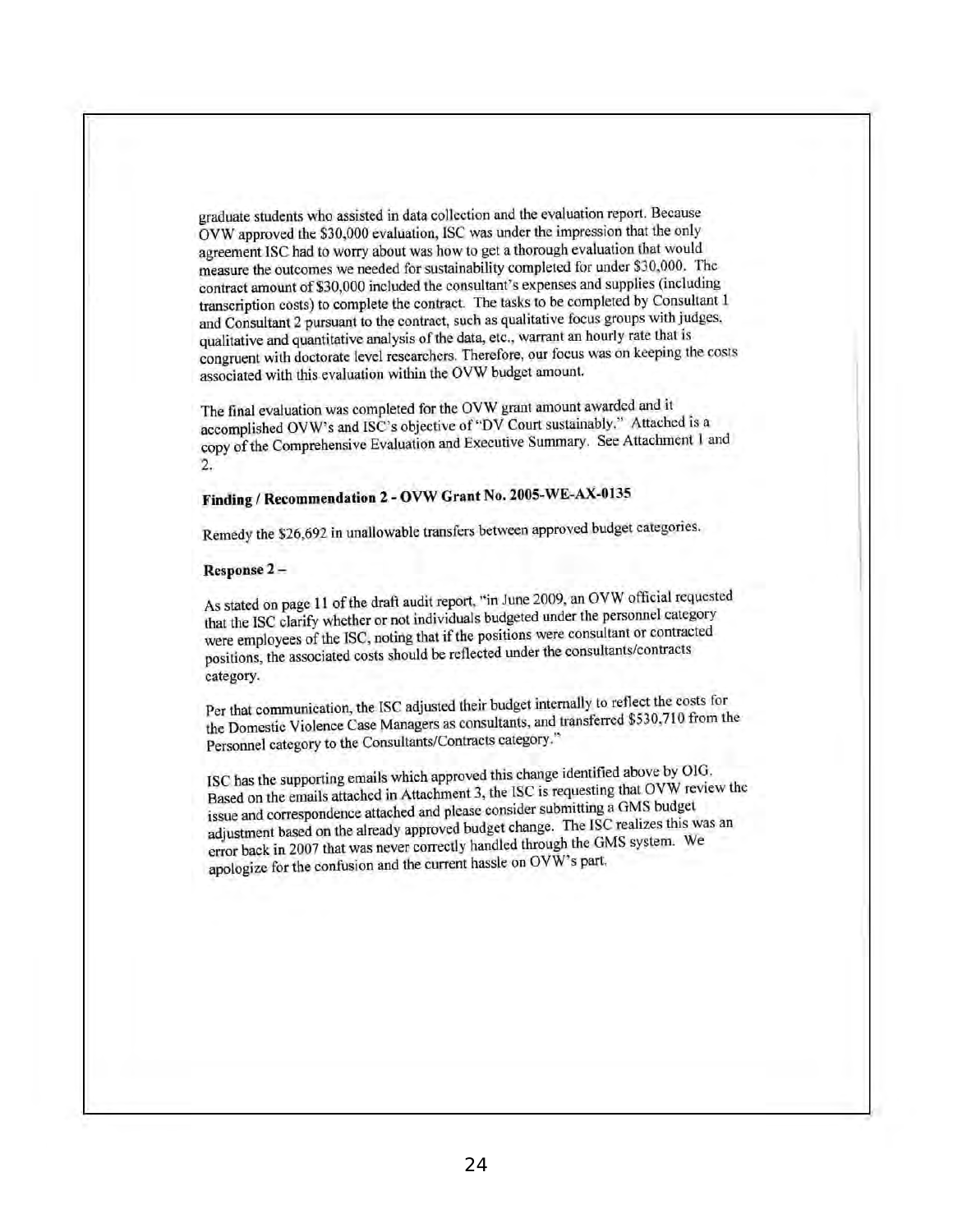#### Finding / Recommendation 3 - OJP Grant # 2009-DC-BX-0086, 2009-MO-BX-0044 and 2010-MO-BX-0046

Ensure that semi-annual progress reports are submitted according to the requirements of the *OJP Financial Guide.* 

#### Response 3-

There are seven reports cited in this finding. Six of these repons arc shown as being late by one day each. The reason for this degree of lateness is that the project manager thought that the reports were due on the last day of the month. However, in a month with 31 days, filing the report on the last day of the month caused the report to be late by one day inasmuch as the actual requirement is to file the report no later than 30 days after the end of the reporting period.

In the case of the report that was shown as 95 days late research into e-mails with the Project Officer indicates that the following took place: The report was actually initially filed in a timely manner. However, on October  $10<sup>th</sup>$  the newly assigned federal grant project officer notified the project director that the required data attachment (upload from the Performance Measurement Tool data system) to the progress report was missing. The project director researched this issue and resubmitted the data attachment with the progress report. This look a few days but it is not dear exactly when this was actually submitted. The amended report with the data attachment was "accepted" in the GMS system by the Federal Grant Project Officer on November  $2<sup>nd</sup>$ . Please see Attachment 4.

The project director will calendar these reports to be submitted earlier in the month in which they are due, with a copy to the grants monitor in the Idaho Supreme Court who will also monitor the submission date to avoid late reports in the future.

# Finding / Recommendation  $4 -$  OJP Grant # 2009-DC-BX-0086, 2009-MO-BX-0044 and 2010-MO-BX-0046

Ensure that all special conditions for Grant No. 2009-DC-BX-0086 are handled according to the requirements of the *OJP Financial Guide.* 

I

#### Response 4-

Two special conditions are noted as not having been satisfied.

Condition #6 requires submission of a sustainability plan. Since this was called to our attention as being missing, this plan has becn submitted to the Federal Grant Project Officer. This was submitted on August 2, 2012. Please see Attachment 5.

The second of the noted special conditions has been reported to us by our Federal Grant Project Officer to not be, in fact, required of statewide grants such as this project. As was described at the time of the audit visit to Boise, and later confirmed by the Federal Grant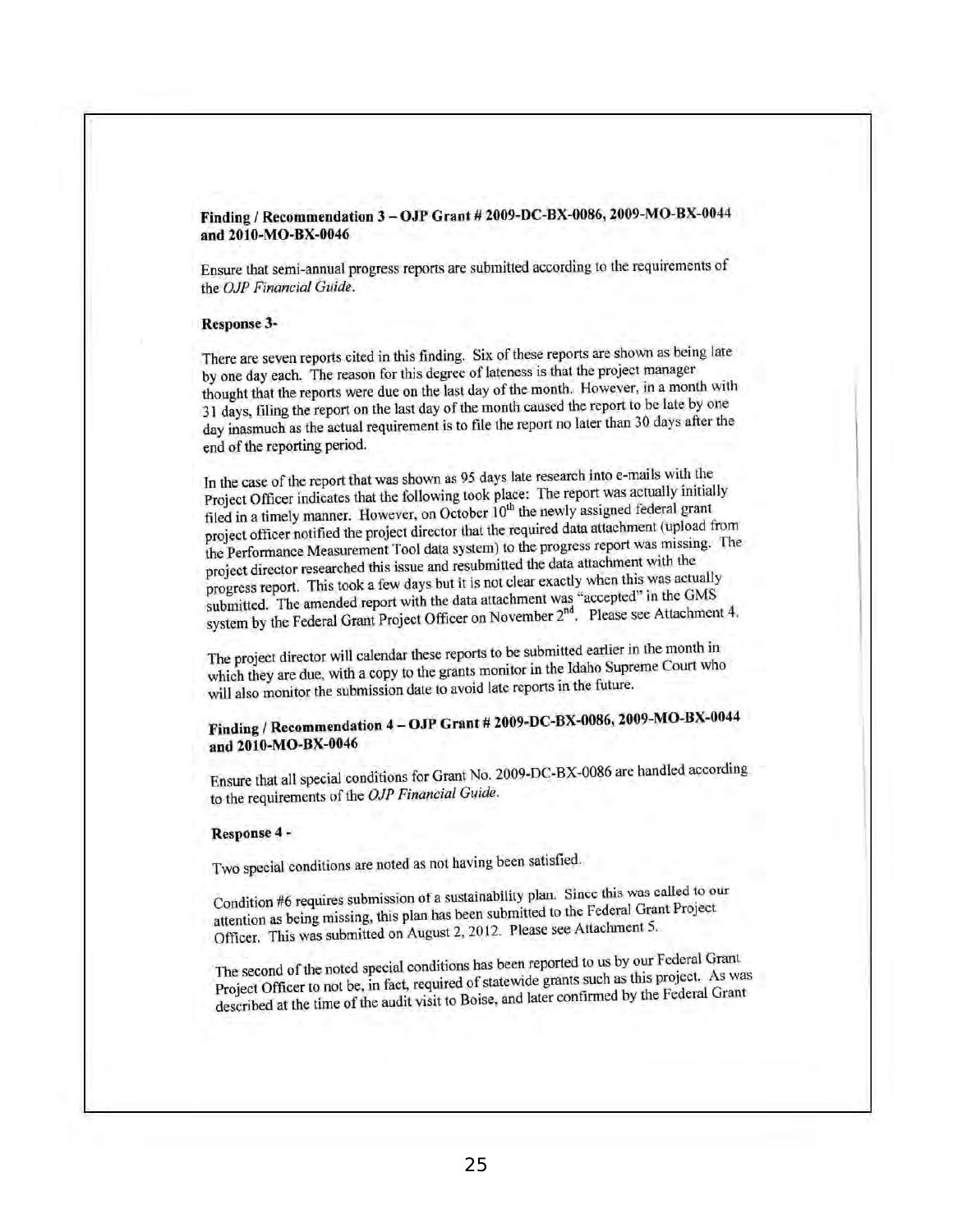described at the time of the audit visit to Boise, and later confirmed by the Federal Grant Project Officer, this grant was awarded by BJA as an enhancement grant when it clearly was a statewide grant. Certain conditions were attached related to the enhancement grants which were not relevant to a statewide grant. Condition #8 was such a condition. Our Federal Grant Project Officer stated on August 2 that she had also notified the OIG person of that determination.

If you have any questions, please call me at 334-2248.

Sincerely Joel chance

Roland F. Gammill Financial Executive Officer

Cc: Ms. Linda Taylor Lead Auditor, Audit Coordination Branch Audit and Review Division Office of Audit, Assessment, and Management Office of Justice Programs  $810$   $7<sup>th</sup>$  Street, N.W. Room TW8020 Washington, DC 20531

> Mr. Rodney D. Samuels OVW Audit Liaison Office of Violence Against Women 145 N. Street, N.E. Room IOW.723 Washington, DC 20530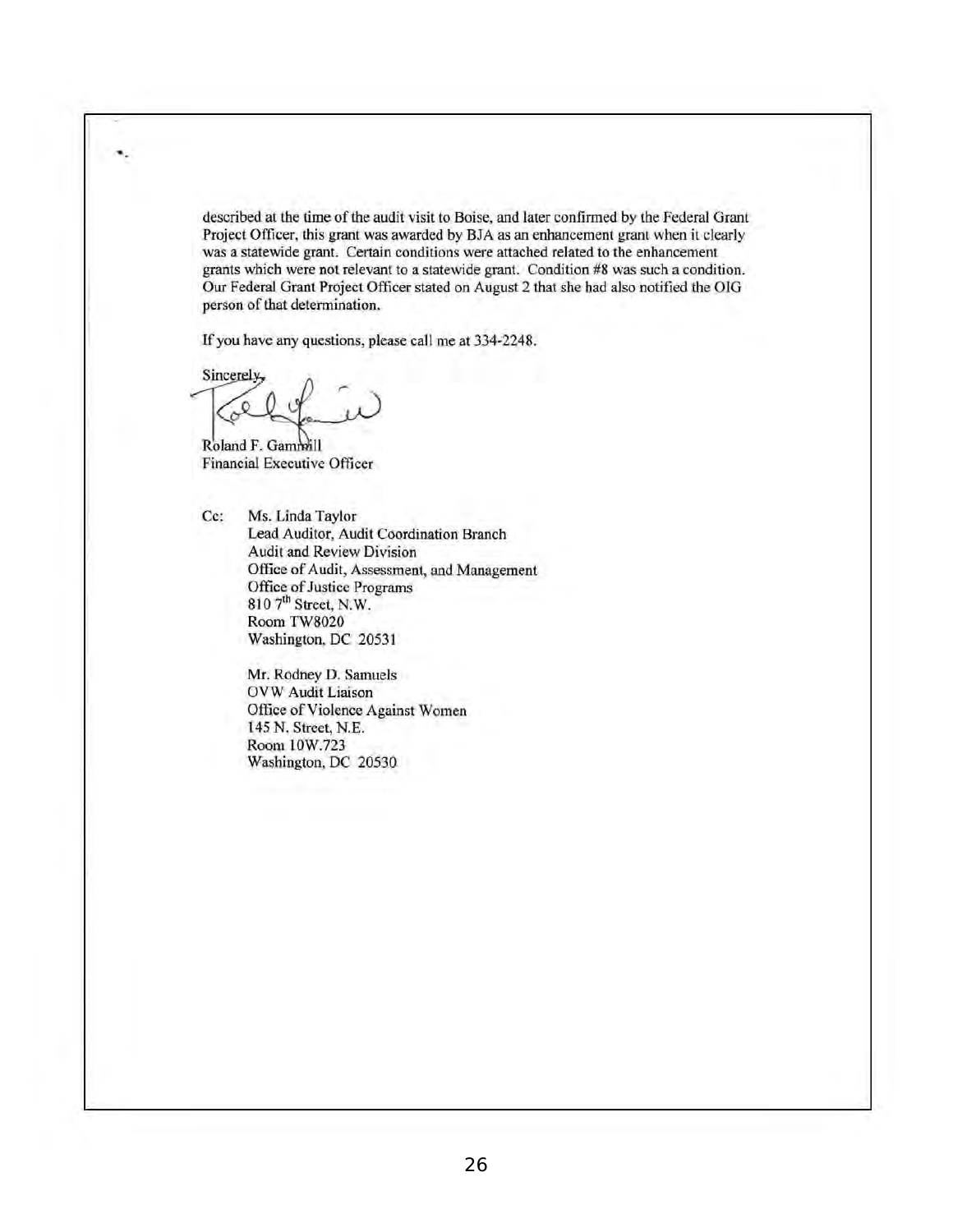# **APPENDIX IV**

# **OFFICE ON VIOLENCE AGAINST WOMEN RESPONSE TO DRAFT AUDIT REPORT**

|                   | Washington, D.C. 20530<br>September 18, 2012                                                                                                                                                                                                                                                                                                 |
|-------------------|----------------------------------------------------------------------------------------------------------------------------------------------------------------------------------------------------------------------------------------------------------------------------------------------------------------------------------------------|
| <b>MEMORANDUM</b> |                                                                                                                                                                                                                                                                                                                                              |
| TO:               | David Sheeren<br>Regional Audit Manager<br>Denver Regional Audit Office                                                                                                                                                                                                                                                                      |
| FROM:             | Bea Hanson<br>Acting Director<br>Office on Violence Against Women                                                                                                                                                                                                                                                                            |
|                   | Rodney Samuels<br><b>Audit Liaison/Staff Accountant</b><br>Office on Violence Against Women                                                                                                                                                                                                                                                  |
| <b>SUBJECT:</b>   | Draft Audit Report - Audit of the Idaho Supreme Court in Boise, Idaho<br>(ISC)                                                                                                                                                                                                                                                               |
|                   | This memorandum is in response to your correspondence dated August 2, 2012 transmitting the<br>above draft audit report for ISC. We consider the subject report resolved and request written<br>acceptance of this action from your office.<br>The report contains two recommendations, \$6,497 in unallowable consultant costs and \$26,692 |
|                   | in unallowable transfers between approved budget categories. The Office on Violence Against<br>Women (OVW) is committed to working with the grantee to address each item and bring them<br>to a close as quickly as possible. The following is an analysis of the audit recommendations:                                                     |
|                   | 1) Remedy the \$6,497 in unallowable consultant costs.                                                                                                                                                                                                                                                                                       |
|                   | We agree with this recommendation. OVW will work with the grantee to remedy the<br>\$6,497 in unallowable consultant costs.                                                                                                                                                                                                                  |
|                   | 2) Remedy the \$26,692 in unallowable transfers between approved budget categories.                                                                                                                                                                                                                                                          |
|                   |                                                                                                                                                                                                                                                                                                                                              |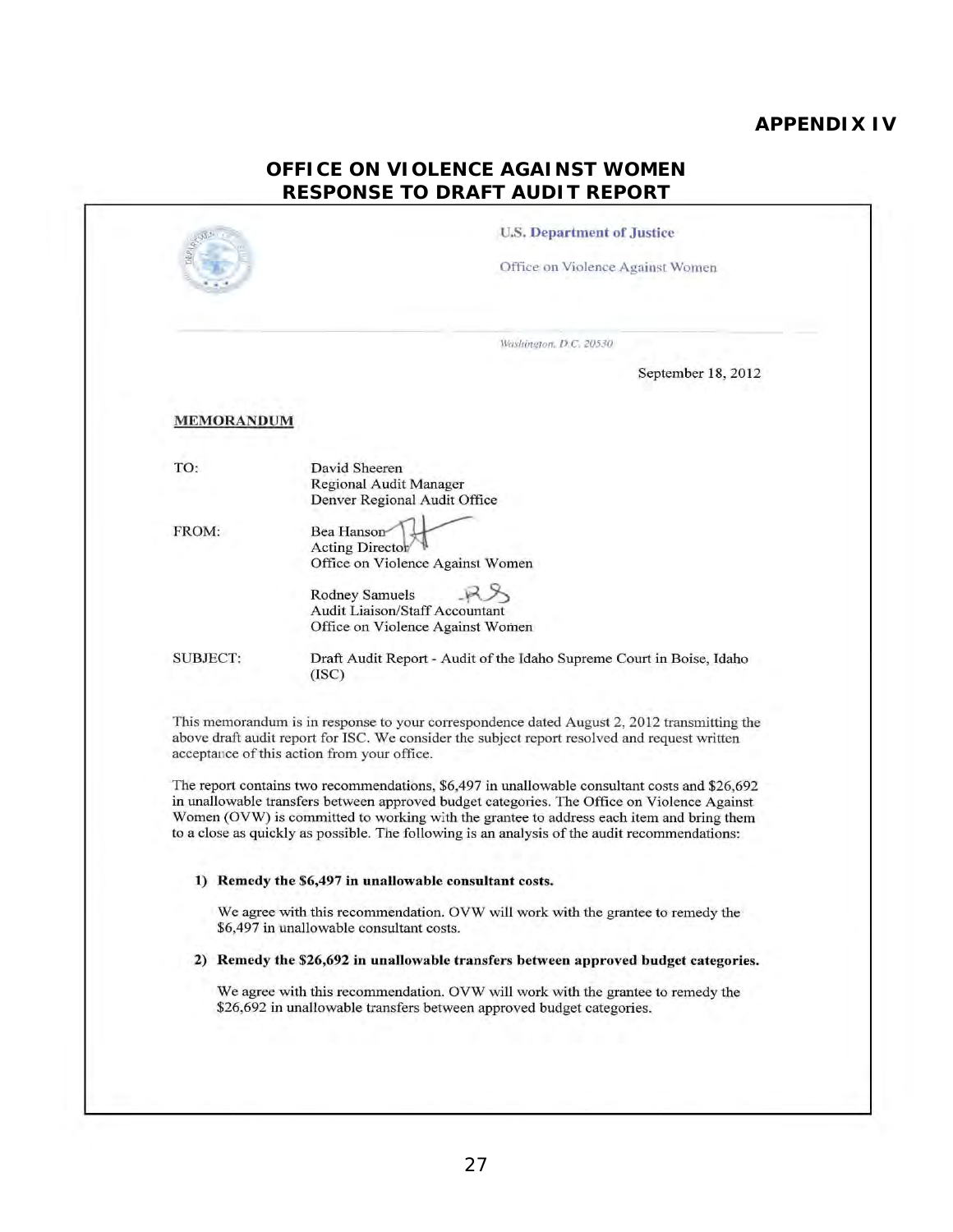We appreciate the opportunity to review and comment on the draft report. We will continue to work with ISC to address the recommendations. If you have any questions or require additional information, please contact Rodney Samuels of my staff at (202) 514-9820.

cc: Louise M. Duhamel Acting Assistance Director Audit Liaison Group Justice Management Division

> Angela Wood Budget Officer Office on Violence Against Women

> Nicolette Gantt Program Specialist Office on Violence Against Women

28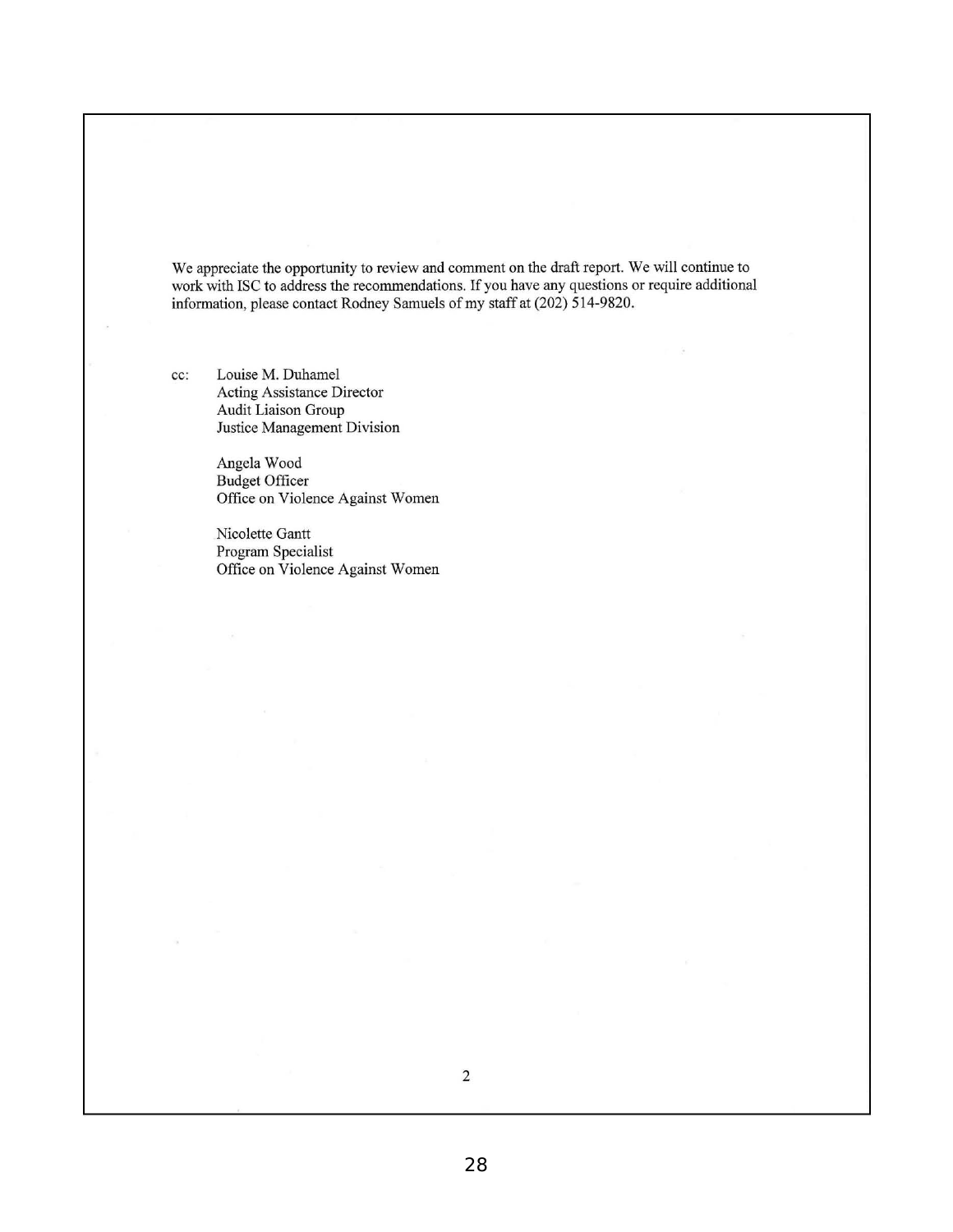# **APPENDIX V**

| <b>OFFICE OF JUSTICE PROGRAMS'</b> |
|------------------------------------|
| RESPONSE TO DRAFT AUDIT REPORT     |

|                           | <b>U.S. Department of Justice</b><br><b>Office of Justice Programs</b>                                                                                                                                                                                                                                                                                                                                                                                                                 |  |
|---------------------------|----------------------------------------------------------------------------------------------------------------------------------------------------------------------------------------------------------------------------------------------------------------------------------------------------------------------------------------------------------------------------------------------------------------------------------------------------------------------------------------|--|
|                           | Office of Audit, Assessment, and Management                                                                                                                                                                                                                                                                                                                                                                                                                                            |  |
|                           | Washington, D.C. 20531                                                                                                                                                                                                                                                                                                                                                                                                                                                                 |  |
| AUG 30 2012               |                                                                                                                                                                                                                                                                                                                                                                                                                                                                                        |  |
| <b>MEMORANDUM TO:</b>     | David M. Sheeren<br>Regional Audit Manager<br>Denver Regional Audit Office<br>Office of the Inspector General                                                                                                                                                                                                                                                                                                                                                                          |  |
| FROM:                     | Maureen A. Henneberg<br>Director<br>Mode                                                                                                                                                                                                                                                                                                                                                                                                                                               |  |
| <b>SUBJECT:</b>           | Response to the Draft Audit Report, Audit of the Office on<br>Violence Against Women and Office of Justice Programs Grants<br>Awarded to the Idaho Supreme Court, Boise, Idaho                                                                                                                                                                                                                                                                                                         |  |
|                           | This memorandum is in response to your correspondence, dated August 2, 2012, transmitting the<br>subject draft audit report for the Idaho Supreme Court (ISC). We consider the subject report<br>resolved and request written acceptance of this action from your office.                                                                                                                                                                                                              |  |
| followed by our response. | The draft audit report contains four recommendations and \$33,189 in questioned costs, of which<br>two recommendations and no questioned costs are directed to the Office of Justice Programs<br>(OJP). The remaining two recommendations and \$33,189 in questioned costs are directed to the<br>Office on Violence Against Women. The following is OJP's analysis of the draft audit report<br>recommendations. For ease of review, the recommendations are restated in bold and are |  |
| 3.                        | We recommend that OJP coordinate with ISC to ensure that semi-annual progress<br>reports are submitted according to the requirements of the OJP Financial Guide.                                                                                                                                                                                                                                                                                                                       |  |
| Guide.                    | OJP agrees with this recommendation. We will coordinate with ISC to obtain a copy of<br>procedures implemented to ensure that future semi-annual progress reports are submitted<br>in a timely manner, in accordance with the requirements stated in the OJP Financial                                                                                                                                                                                                                 |  |
|                           |                                                                                                                                                                                                                                                                                                                                                                                                                                                                                        |  |
|                           |                                                                                                                                                                                                                                                                                                                                                                                                                                                                                        |  |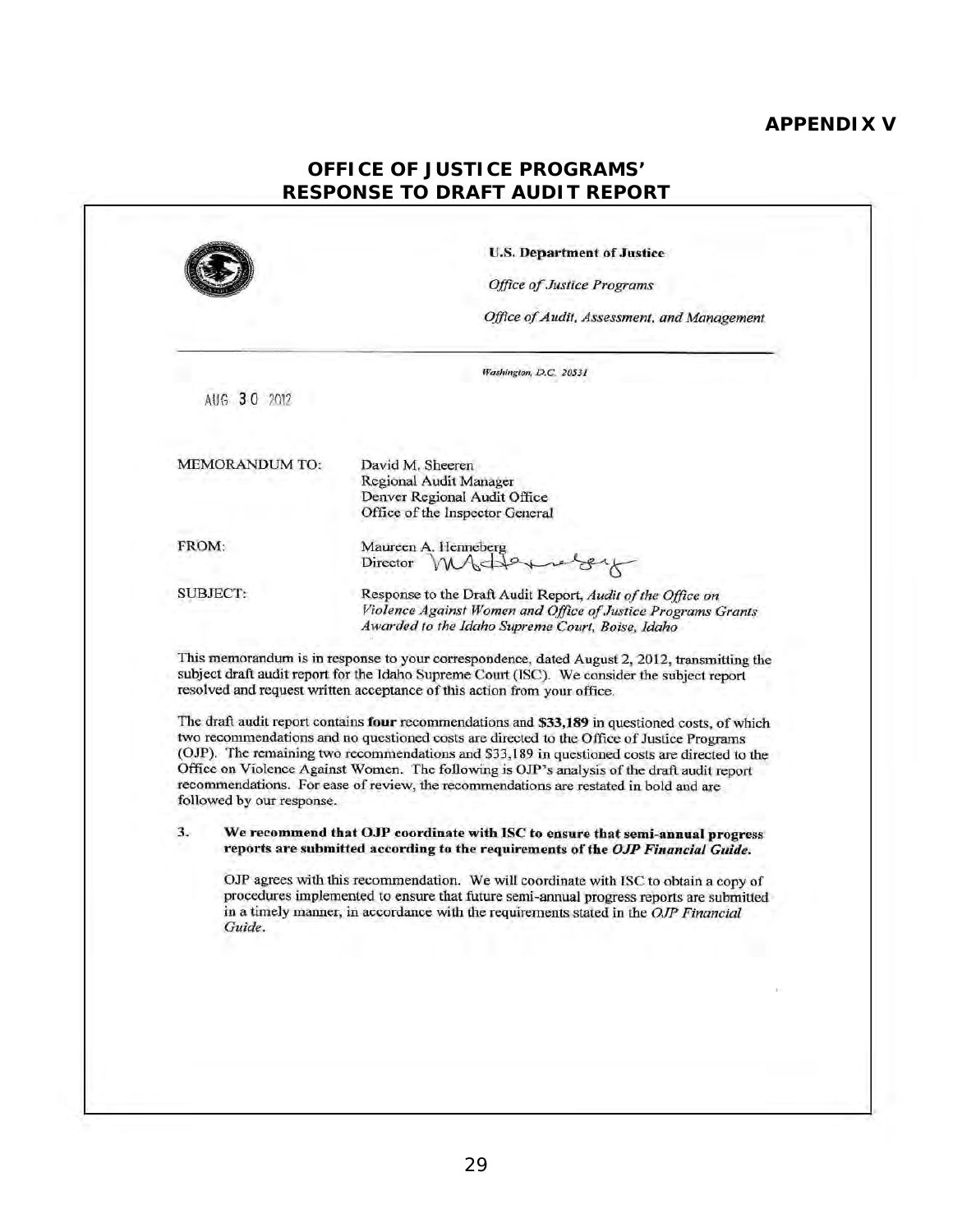4. We recommend that OJP coordinate with ISC to ensure that all special conditions for grant number 2009-DC-BX-0086 are handled according to the requirements of the *OJP Financial Guide.* 

OJP agrees with this recommendation. We will coordinate with ISC to: (1) determine the applicability of all special conditions for grant number 2009-DC-BX-0086; and (2) address any outstanding special conditions through the submission of appropriate documentation.

We appreciate the opportunity to review and comment on the draft audit report. If you have any questions or require additional infonnation, please contact Jeffery A. Haley, Deputy Director, Audit and Review Division, on (202) 616-2936.

cc: Jeffery A. Haley Deputy Director, Audit and Review Division Office of Audit, Assessment, and Management

> Tracey Trautman Acting Deputy Director for Programs Bureau of Justice Assistance

Amanda LoCicero Budget Analyst Bureau of Justice Assistance

NiKisha Love-Weaver State Policy Advisor Bureau of Justicc Assistance

Beatrice Hanson Acting Director Office on Violence Against Women

Rodney Samuels Audit Liaison Office on Violence Against Women

Louise Duhamel, Ph.D. Acting Assistant Director, Audit Liaison Group Internal Review and Evaluation Officc Justice Management Division

OJP Executive Secretariat Control Number 20121400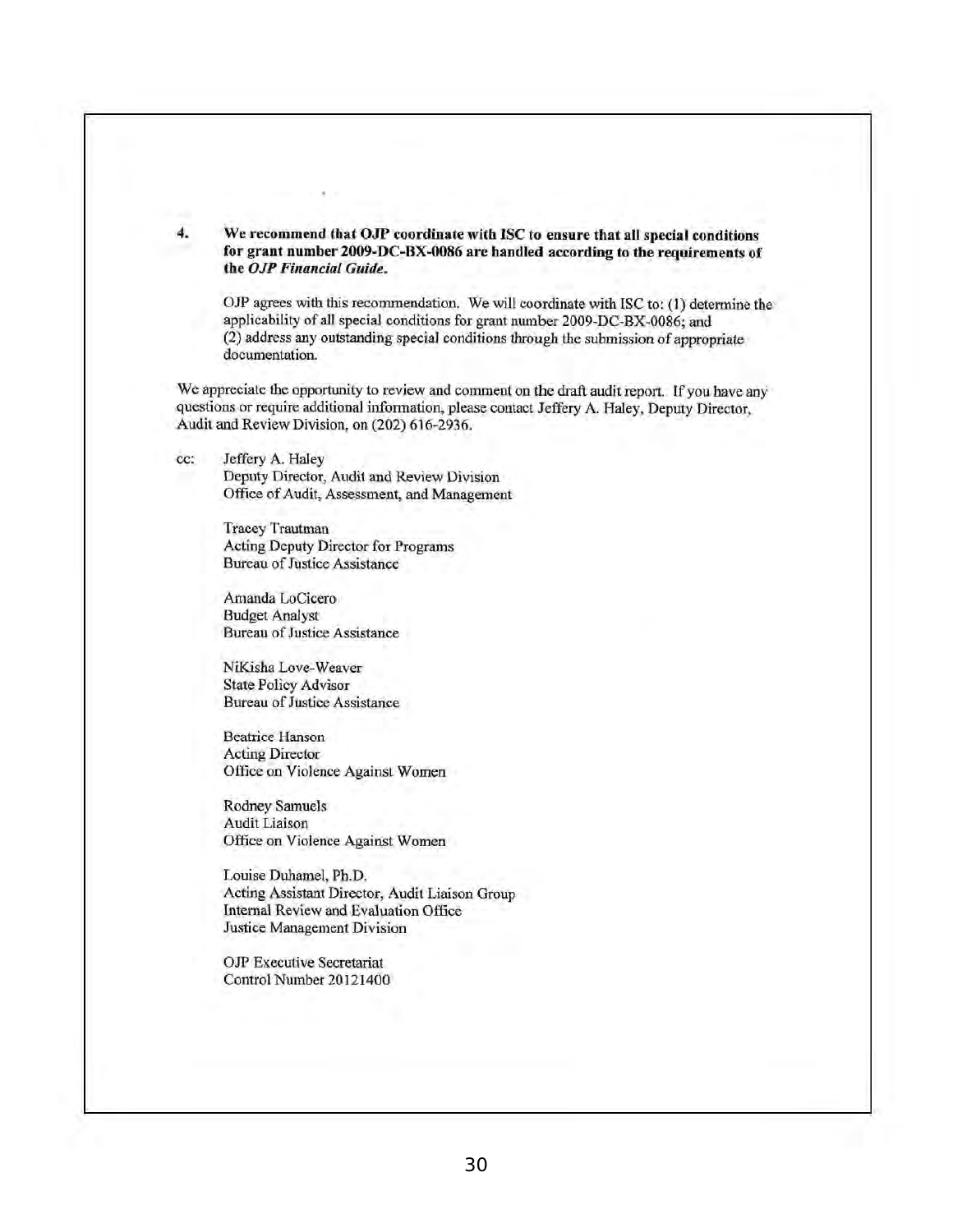# **OFFICE OF THE INSPECTOR GENERAL ANALYSIS AND SUMMARY OF ACTIONS NECESSARY TO CLOSE THE REPORT**

<span id="page-36-2"></span><span id="page-36-1"></span><span id="page-36-0"></span>The OIG provided a draft of this audit report to the ISC, the OVW, and OJP. The responses are incorporated into appendices III, IV, and V of this final report. The following provides the OIG analysis of the response and summary of actions necessary to close the report.

1. **Resolved**. The OVW concurred with our recommendation to remedy the \$6,497 in unallowable consultant costs. In their response to the draft report, ISC officials stated that they were not aware that they needed to abide by the allowable hourly consultant rate so long as the final work product was delivered for the \$30,000 lump sum which had been approved by the OVW. However, we based our recommendation on the special condition in the award documentation which requires pre-approval for any consultant paid at a rate exceeding \$56.25 per hour, or \$450 per day. The OVW stated in its response that it will coordinate with the ISC to remedy the \$6,497 in unallowable consultant costs.

This recommendation can be closed when we receive evidence that the OVW has coordinated with the ISC to remedy the \$6,497 in unallowable consultant costs.

2. **Resolved**. The OVW concurred with our recommendation to remedy the \$26,692 in unallowable budget transfers. In their response to the draft report, ISC officials reiterated that they had obtained approval for the budget transfers in an email from the OVW, but acknowledged that the required Grant Adjustment Notice had not been submitted. We based our recommendation on the *OJP Financial Guide*'s requirement that a Grant Adjustment Notice be submitted and approved in order to transfer funds in excess of 10% of the award amount between approved budget categories. The OVW stated in its response that it will coordinate with the ISC to remedy the \$26,692 in unallowable budget transfers.

This recommendation can be closed when we receive evidence that the OVW has coordinated with the ISC to remedy the \$26,692 in unallowable budget transfers.